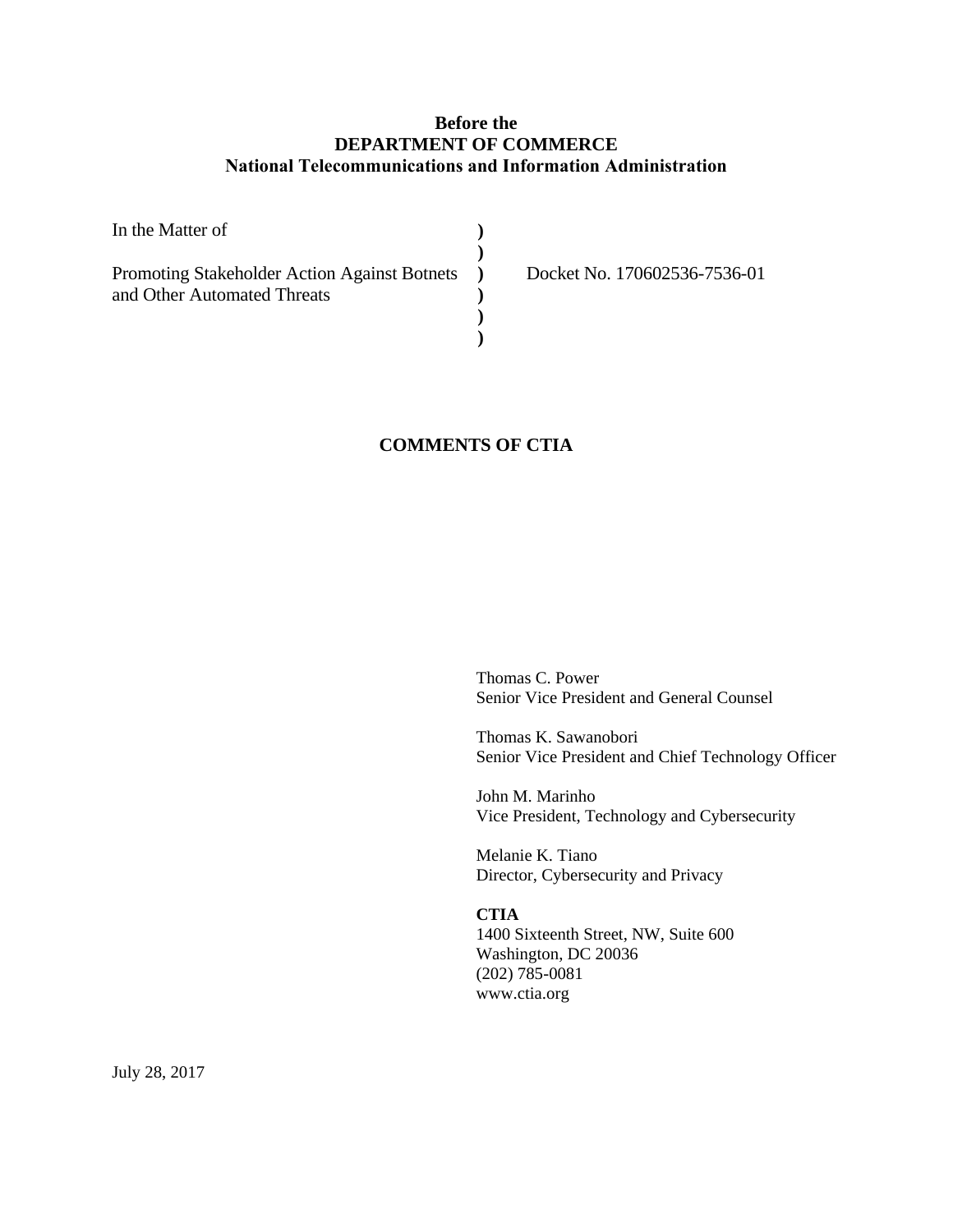# **TABLE OF CONTENTS**

| I.          |                 |                                                                                                                                 |  |  |  |
|-------------|-----------------|---------------------------------------------------------------------------------------------------------------------------------|--|--|--|
| II.         |                 | NATIONAL CYBER POLICY HAS FOCUSED ON PARTNERSHIPS AND INNOVATION,                                                               |  |  |  |
|             | A.              | The Private Sector Has Been Doing Its Part To Secure the Nation's Communications                                                |  |  |  |
|             | <b>B.</b>       | Public-Private Partnerships and Voluntary Collaboration Must Remain the Bedrock of                                              |  |  |  |
|             | $\mathcal{C}$ . | The Communications Sector Is Aggressively Addressing Security in Next Generation                                                |  |  |  |
| III.        |                 | INDUSTRY HAS BEEN ADDRESSING BOTNETS AND OTHER COMPLEX GLOBAL                                                                   |  |  |  |
| IV.         |                 | "ATTACK MITIGATION" AND "ENDPOINT PREVENTION" ARE COMPLEMENTARY<br>CONCEPTS THAT WILL IMPROVE AS ENDPOINT PROTECTION MATURES 13 |  |  |  |
| $V_{\cdot}$ |                 | NTIA'S QUESTIONS REVEAL CREATIVE STEPS THAT CAN HELP MITIGATE RISKS                                                             |  |  |  |
|             | A.              | What Works: Public-Private Partnerships Should Be Protected and Expanded 15                                                     |  |  |  |
|             | <b>B.</b>       | Gaps: Collaboration May Be Stymied by Fear of Liability and Regulatory Uncertainties.16                                         |  |  |  |
|             | $\mathcal{C}$ . | Addressing the Problem: NTIA Should Clarify Legal Uncertainties To Foster More                                                  |  |  |  |
|             | D.              | Governance and Collaboration: NTIA Should Foster Wider Participation in U.S. Digital                                            |  |  |  |
|             | E.              | Role of Government: The Government Should Improve Its Own Cyber Hygiene and Only                                                |  |  |  |
|             | F.              | International: The Global Nature of the Internet and Digital Supply Chain Make Global                                           |  |  |  |
|             | G.              | Users: NTIA Should Think Big in Educating Consumers and Enterprise Users About                                                  |  |  |  |
| VI.         |                 |                                                                                                                                 |  |  |  |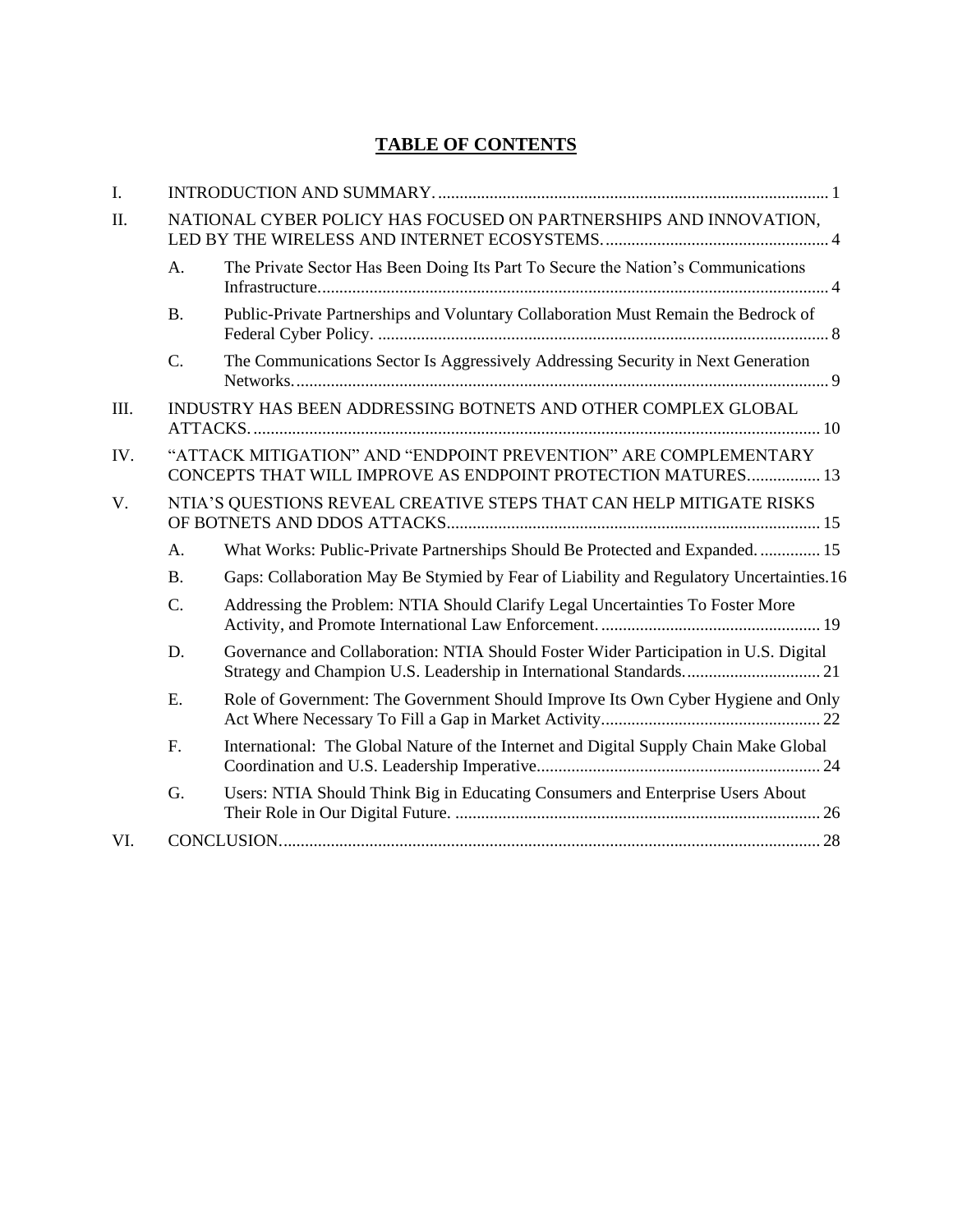## **Before the DEPARTMENT OF COMMERCE National Telecommunications and Information Administration**

| In the Matter of                             |   |
|----------------------------------------------|---|
|                                              |   |
| Promoting Stakeholder Action Against Botnets | D |
| and Other Automated Threats                  |   |

Docket No. 170602536-7536-01

#### **COMMENTS OF CTIA**

 $CTIA<sup>1</sup>$  responds to the Department of Commerce's and the National Telecommunications and Information Administration's ("NTIA's") Notice and Request for Public Comment on promoting action against botnets and other automated threats (the "*Request*").<sup>2</sup> The *Request* implements Executive Order 13800, "Strengthening the Cybersecurity of Federal Networks and Critical Infrastructure."<sup>3</sup> CTIA appreciates the opportunity to provide input as NTIA helps the President address automated and distributed attacks, including botnets.

## <span id="page-2-0"></span>**I. INTRODUCTION AND SUMMARY.**

l

Cybersecurity is a top priority for the wireless and Internet industries. In recent years, countries around the world have faced major cyber attacks by criminals and agents of foreign governments, with attacks penetrating public and private infrastructure alike. Botnets have become a favored attack method, enabling rapid control of several thousand or even millions of

<sup>&</sup>lt;sup>1</sup> CTIA<sup>®</sup> (www.ctia.org) represents the U.S. wireless communications industry and the companies throughout the mobile ecosystem that enable Americans to lead a 21st century connected life. The association's members include wireless carriers, device manufacturers, suppliers as well as apps and content companies. CTIA vigorously advocates at all levels of government for policies that foster continued wireless innovation and investment. The association also coordinates the industry's voluntary best practices, hosts educational events that promote the wireless industry and co-produces the industry's leading wireless tradeshow. CTIA was founded in 1984 and is based in Washington, D.C.

<sup>2</sup> *Request for Comments on Promoting Stakeholder Action on Botnets and Other Automated Threats*, 82 Fed. Reg. 27042 (Jun. 13, 2017) ("Request").

<sup>3</sup> Exec. Order No. 13800, 82 Fed. Reg. 22391 (May 11, 2017).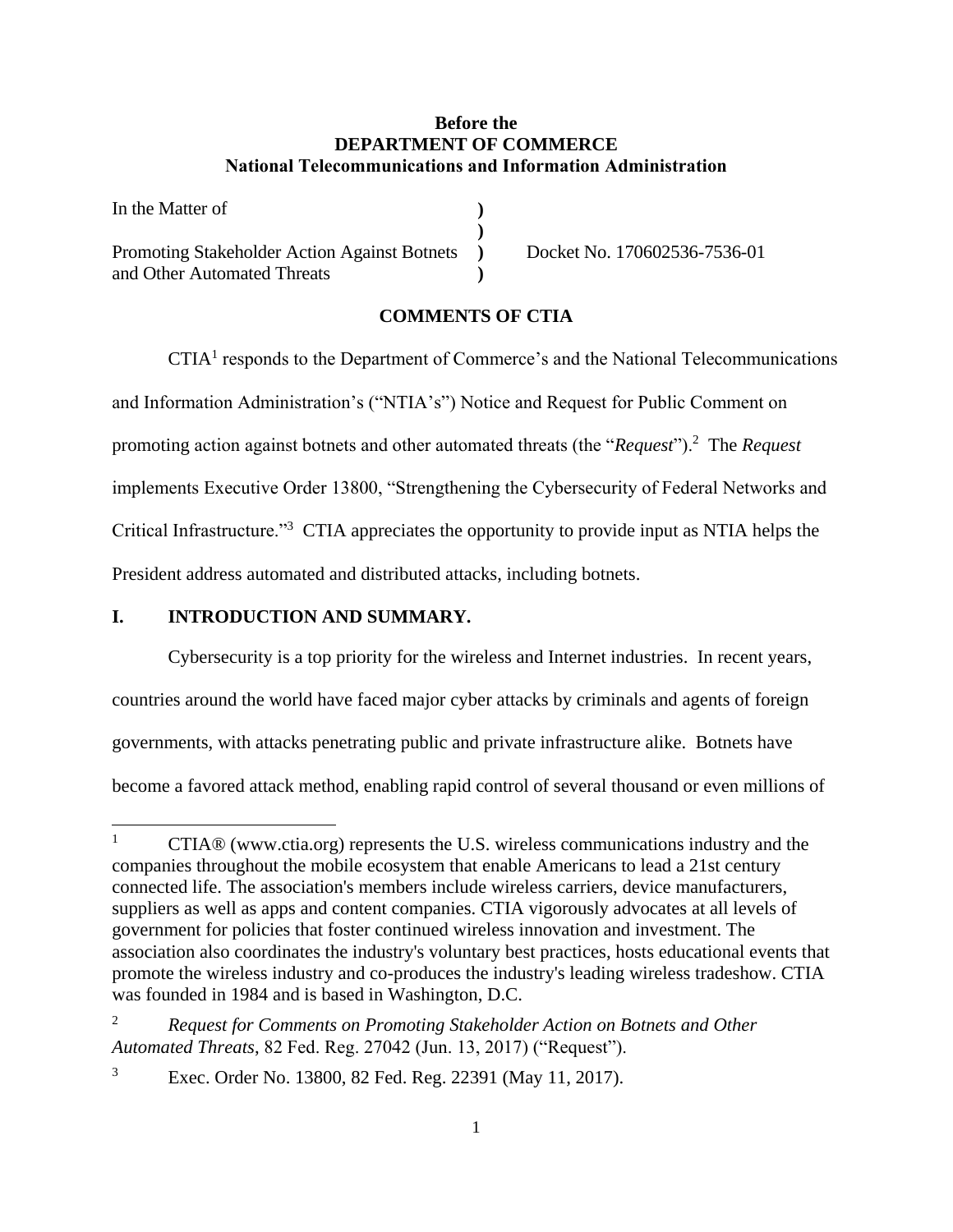devices at one time. Automated and distributed attacks present a challenge to the future of innovation and connectivity. The President's interest is well-placed.

The communications and Internet ecosystems have been actively responding to botnets and other cybersecurity risks for years. Companies work with global peers in international standards bodies. They have partnered with the Department of Homeland Security ("DHS") in venues like the National Cybersecurity and Communications Integration Center ("NCCIC") and U.S. Computer Emergency Readiness Team ("US-CERT") for decades. The sector helped shape and has been implementing the National Institute of Standards and Technology's ("NIST's") *Framework for Improving Critical Infrastructure Cybersecurity* ("*Cybersecurity Framework*"). Companies use sophisticated filtering and other techniques to thwart attacks daily. And they are building new system architectures and software defined networks that will support enhanced security in Fifth Generation ("5G") wireless networks.

NTIA has a tremendous opportunity to support this work and help the United States develop a roadmap of short-term, mid-term, and long-term actions to address these attacks. The key to addressing threats posed by botnets is continued focus on attack mitigation, which has been successful, and a longer-term emphasis on endpoint prevention backed by thoughtful product development and consumer education. In preparing a report to the President, NTIA should:

- Describe the challenge, identify what government and industry are doing to address it, and place it in appropriate context. This includes explicit recognition that U.S. action alone cannot address this global challenge.
- Encourage broader U.S. government participation in international standards work, where other countries are advancing their preferences. The U.S. government must help U.S. industry champion open, transparent efforts to shape the future of 5G wireless networks.

2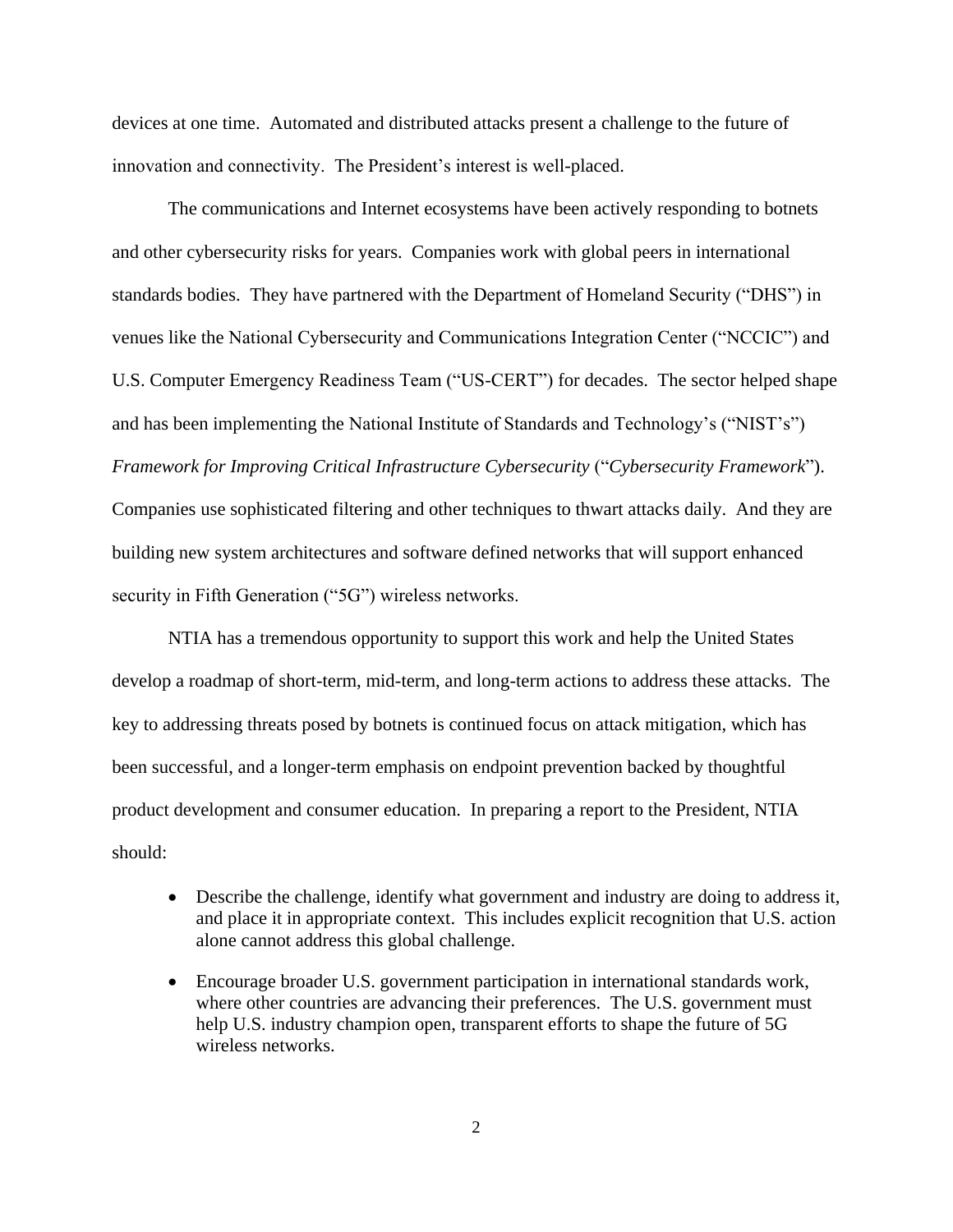- Capitalize on extensive private sector research, including the Communications Sector Coordination Council's ("CSCC") recent white paper on botnets,<sup>4</sup> which identifies opportunities and proposes actionable steps that ecosystem participants can take.
- Reinforce the importance of longstanding public-private partnerships instead of regulation.
- Look at how to include more manufacturers and developers in the hard work of improving endpoint security.
- Consider creative solutions to existing obstacles to collaboration, such as legal uncertainty about information-sharing and attack mitigation.
- Work to prevent divergent federal and state regulatory efforts, which can consume resources and foster uncertainty.
- Encourage the aggressive prosecution of cybercriminals and work to take down the infrastructure they exploit to harm our citizens and economy.
- Support cybersecurity workforce development, as needs are identified by industry.
- Promote a national consumer awareness campaign to prepare citizens for their role in securing the future digital economy.
- Champion the free market as the most effective way to promote innovation and security.

CTIA describes in Part II the longstanding partnerships that form the bedrock of federal

cyber policy. In Part III, we describe the threat from automated and distributed attacks, and put

it in context. Part IV addresses NTIA's focus on attack mitigation and endpoint prevention,

explaining the criticality of secure endpoints. In Part V, we address the questions posed by

NTIA, which illustrate opportunities for federal action.

<sup>4</sup> Communications Sector Coordinating Council, *Industry Technical White Paper* (July 17, 2017) ("CSCC White Paper"), [https://docs.wixstatic.com/ugd/0a1552\\_18ae07afc1b04aa1bd13258087a9c77b.pdf.](https://docs.wixstatic.com/ugd/0a1552_18ae07afc1b04aa1bd13258087a9c77b.pdf)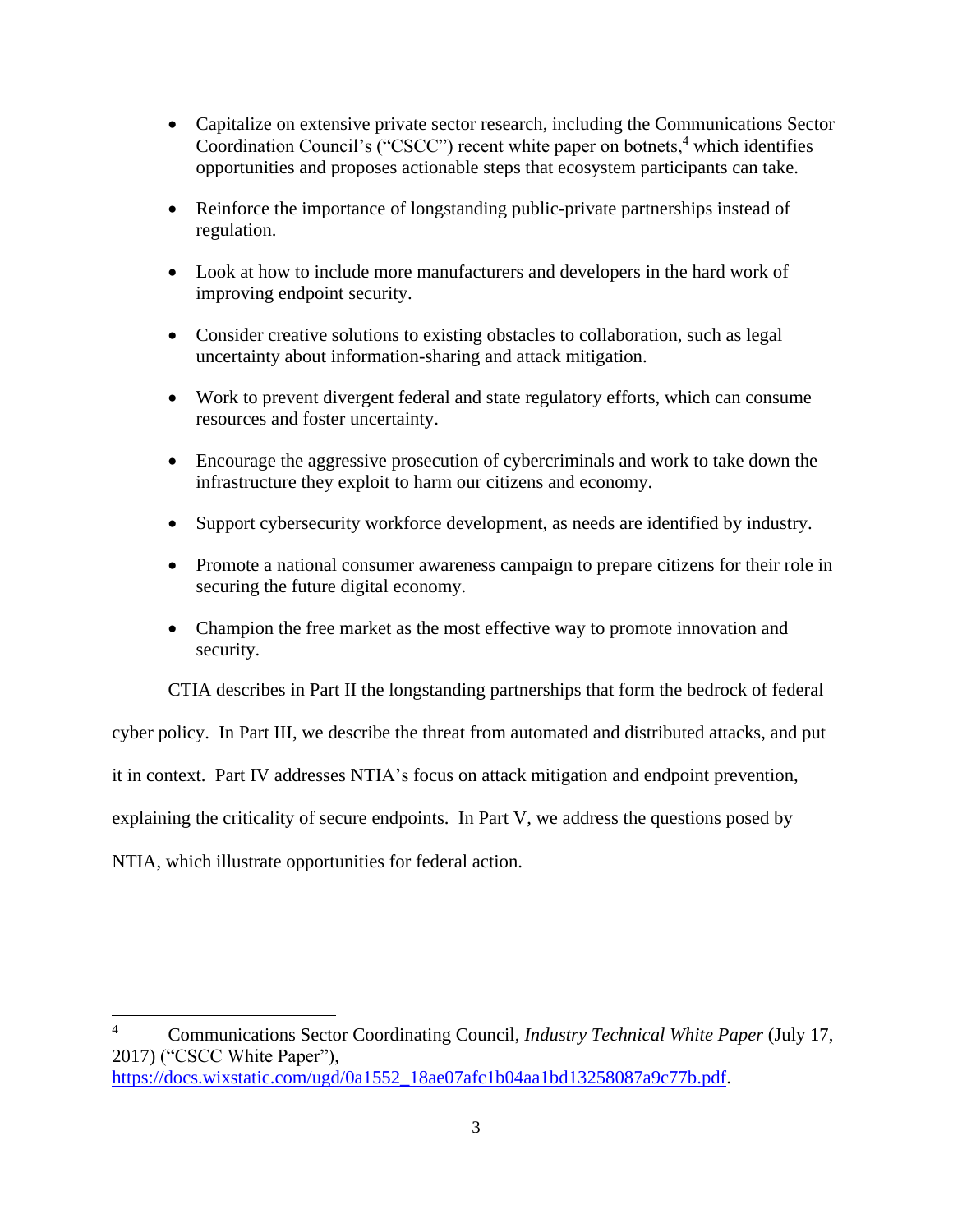# <span id="page-5-0"></span>**II. NATIONAL CYBER POLICY HAS FOCUSED ON PARTNERSHIPS AND INNOVATION, LED BY THE WIRELESS AND INTERNET ECOSYSTEMS.**

The wireless and Internet industries are leading on cybersecurity, through public-private partnerships in the United States and globally. Incentives for the communications sector to manage cyber risk are aligned to promote voluntary action. For efforts to succeed, cybersecurity policy must continue to emphasize collaboration and risk-management, and avoid prescriptive regulation.

# <span id="page-5-1"></span>**A. The Private Sector Has Been Doing Its Part To Secure the Nation's Communications Infrastructure.**

NTIA aptly recognizes the private sector's role, observing that:

[t]he private sector is also playing a key role in tackling botnets. Internet service providers in the United States and around the world have been experimenting with how to notify customers that their devices may be involved in an attack. Standards bodies have offered guidance on how to mitigate some styles of attacks. Technology providers are innovating around tools to protect resources from DDoS attacks. Application and software manufacturers are working to eliminate exploitable vulnerabilities. This community has worked hard to address the threats over the last decade.<sup>5</sup>

Cybercrime imposes considerable costs on the private sector. $6$  Due to the recent Mirai

botnet attack, Dyn lost an estimated 8% of its business,<sup>7</sup> and the impact on Mirai-affected sites is

estimate to have averaged \$22,000 per minute of downtime.<sup>8</sup> Other attacks deprive companies of

[https://security.radware.com/uploadedfiles/resources\\_and\\_content/attack\\_tools/cybersecurityont](https://security.radware.com/uploadedfiles/resources_and_content/attack_tools/cybersecurityontheoffense.pdf) [heoffense.pdf.](https://security.radware.com/uploadedfiles/resources_and_content/attack_tools/cybersecurityontheoffense.pdf)

<sup>5</sup> Request at 27043 (internal citation omitted).

<sup>6</sup> NIST, *Impacts: Cybersecurity*,<https://www.nist.gov/industry-impacts/cybersecurity> (explaining that cyberattacks cost businesses \$400B per year).

<sup>7</sup> Sam Varghese, *DDoS attack on Dyn costly for company: claim*, iTWire, (Feb. 6, 2017), [https://www.itwire.com/security/76717-ddos-attack-on-dyn-costly-for-company-claim.html.](https://www.itwire.com/security/76717-ddos-attack-on-dyn-costly-for-company-claim.html)

<sup>8</sup> Ponemon Institute & Radware, *Cyber Security on the Offense: A Study of IT Security Experts*, at 1 (Nov. 2012),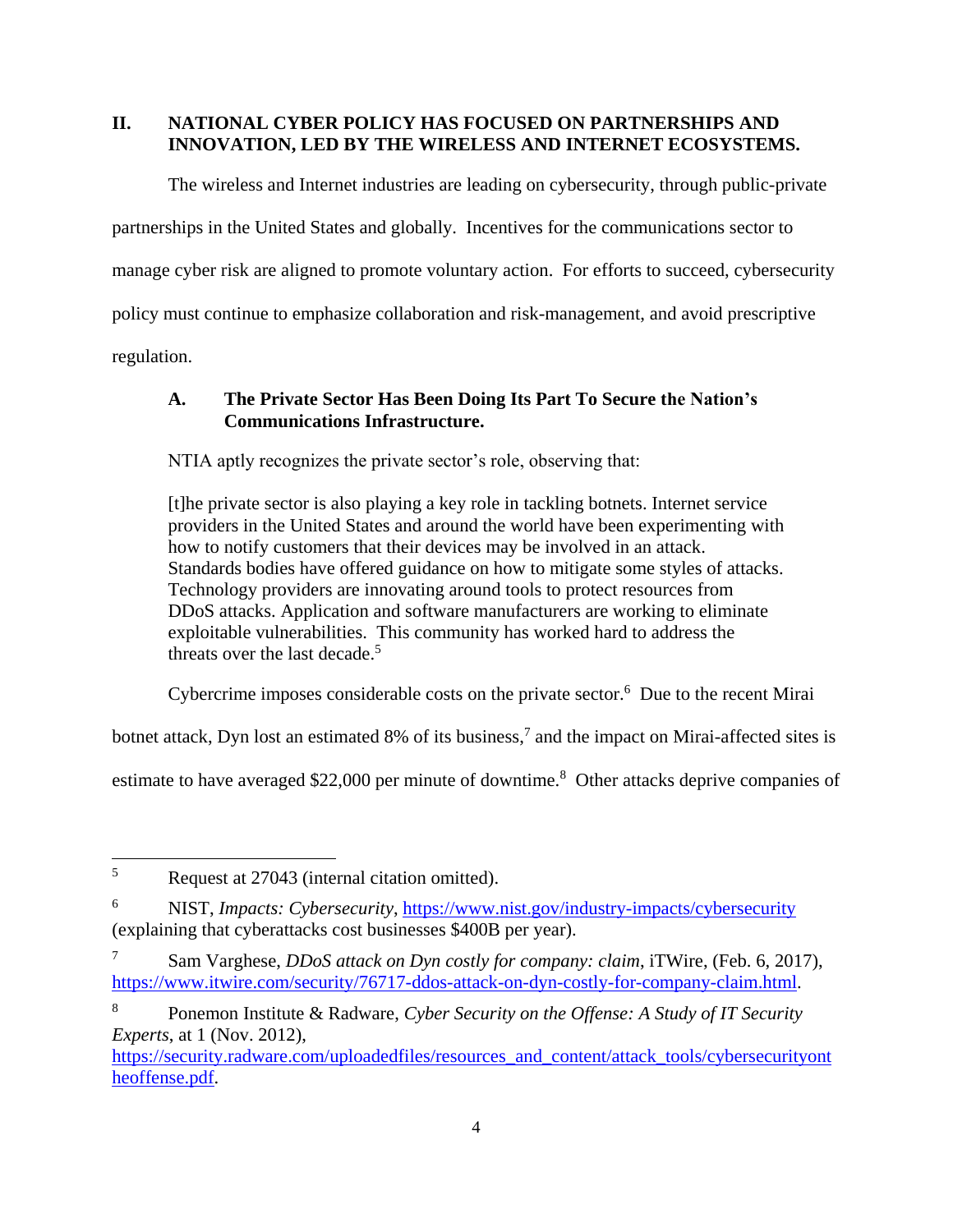the benefits of their investments, as in the Sony hack, or their data, as with WannaCry. Attacks have real costs for businesses and customers.

For the communications sector, cybersecurity is key to network viability. Companies are eager to bring consumers ultra-fast, high capacity, and secure Internet services that will change how Americans receive health care, shop, commute, and interact with our environment, among other things.To achieve this, companies start with security in designing technologies (*i.e.*, software-defined networks, new authentication methods, integrated hardware and software products); we invest in research and development; and we respond to threats. There has been a 3,198% increase in vulnerability scans of IoT devices over the past 3 years.<sup>9</sup>

Industry commitment to security is evident in a variety of efforts. One example is the *U.S. Anti-Bot Code of Conduct (ABCs) for Internet Service Providers (ISPs)* ("*Anti-Botnet Code of Conduct*").<sup>10</sup> Although the threat landscape has since changed, the *Anti-Botnet Code of Conduct* —the product of the Federal Communications Commission's ("FCC's") Communications Security, Reliability, and Interoperability Council ("CSRIC") III—helped ISPs improve security and identified risks posed by bots. It encouraged education, particularly with enterprise users, and revealed challenges in consumer notification. In addition:

• Industry works with domestic and international standards bodies—like  $3<sup>rd</sup>$  Generation Partnership Project ("3GPP"), Institute of Electrical and Electronics Engineers, Inc. ("IEEE"), oneM2M Partners ("oneM2M"), Alliance for Telecommunications Industry Solutions ("ATIS"), and GSM Association ("GSMA").

<sup>9</sup> Chris Boyer, *How the Public Safety Bureau Paper Gets Cybersecurity Wrong*, AT&T Public Policy Blog (Jan. 25, 2017), [https://www.attpublicpolicy.com/cybersecurity/how-the](https://www.attpublicpolicy.com/cybersecurity/how-the-public-safety-bureaupaper-gets-cybersecurity-wrong/)[public-safety-bureaupaper-gets-cybersecurity-wrong/.](https://www.attpublicpolicy.com/cybersecurity/how-the-public-safety-bureaupaper-gets-cybersecurity-wrong/)

<sup>10</sup> Communications Security Reliability and Interoperability Council (CSRIC) III, *U.S. Anti-Bot Code of Conduct (ABCs) for Internet Service Providers (ISPs),* Final Report, WG 7 (Mar. 2012), [https://transition.fcc.gov/bureaus/pshs/advisory/csric3/CSRIC-III-WG7-Final-](https://transition.fcc.gov/bureaus/pshs/advisory/csric3/CSRIC-III-WG7-Final-ReportFinal.pdf)[ReportFinal.pdf.](https://transition.fcc.gov/bureaus/pshs/advisory/csric3/CSRIC-III-WG7-Final-ReportFinal.pdf)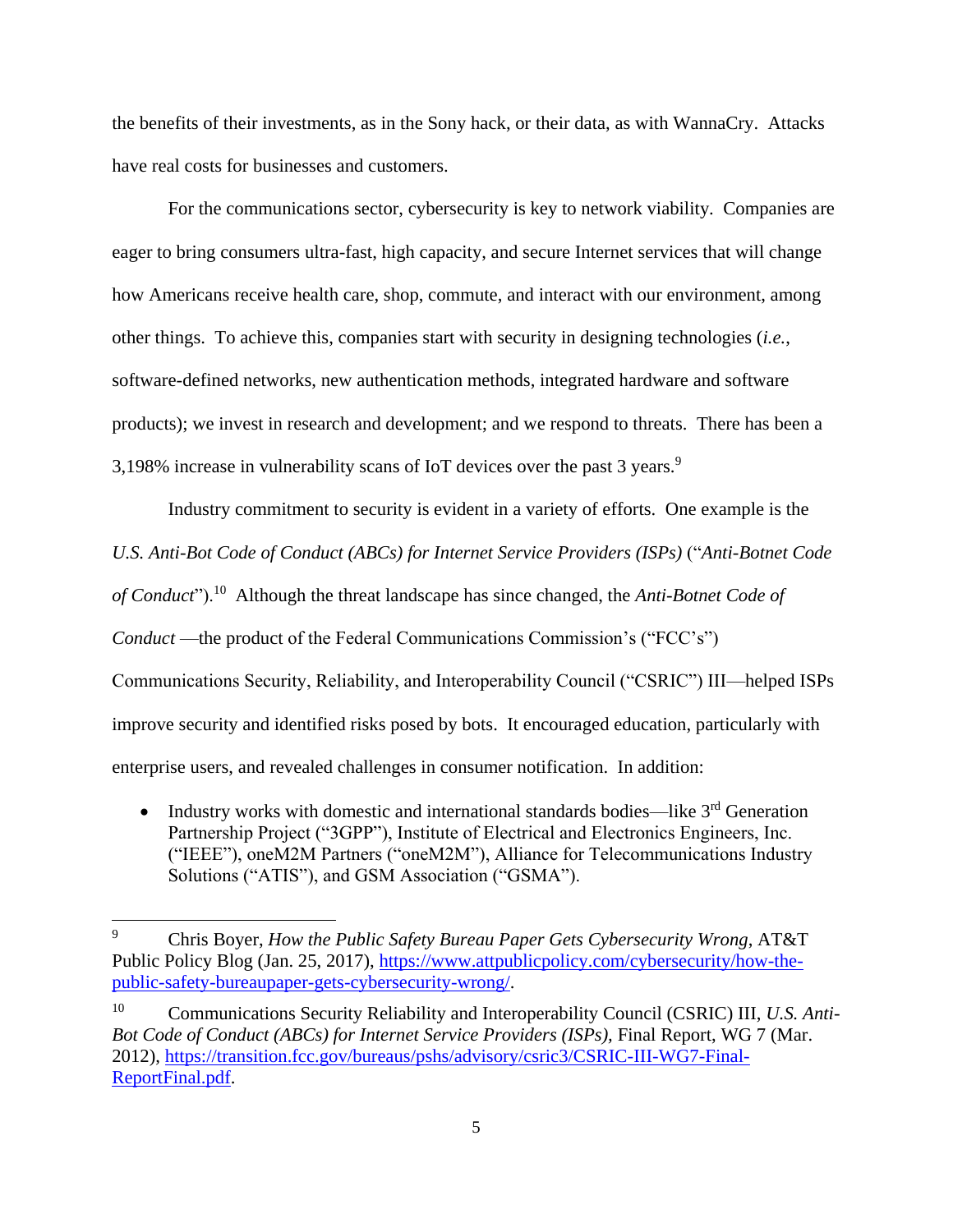- Companies receive and provide federal agency input, for example, at the FCC's CSRIC and Technological Advisory Council ("TAC"). CSRIC V in 2017-18 will explore topics from public safety to secure hardware and software-security by design, WiFi, workforce, information sharing, and network timing single source risk reduction. $11$
- Businesses use NIST's *Cybersecurity Framework*. 12 In the communications sector, CSRIC IV spent 2014 and 2015 with approximately 100 subject-matter experts mapping the *Cybersecurity Framework*. 13
- Industry groups like CTIA's Cybersecurity Working Group ("CSWG") address issues like automated indicator sharing, authentication, and distributed attacks. We respond to changes in the market. For example, the ecosystem is constantly refining how to communicate vulnerability information among Operating System ("OS") providers, manufacturers, and carriers.<sup>14</sup>

This work is effective. As Dr. Charles Clancy testified to Congress, U.S. networks are

secure, particularly relative to other countries.<sup>15</sup> For example, "an average of 0.03% of

smartphones per week—out of tens of millions of mobile devices on the Verizon network—were

https://transition.fcc.gov/pshs/advisory/csric4/CSRIC\_IV\_WG4\_Final\_Report\_031815.pdf.

<sup>14</sup> *See* Android, *Android Security Bulletin—August 2016* (Aug. 1, 2016), [https://source.android.com/security/bulletin/2016-08-01.html;](https://source.android.com/security/bulletin/2016-08-01.html) CVE Details, *Google Android: List of Security Vulnerabilities*, [https://www.cvedetails.com/vulnerability-list/vendor\\_id-](https://www.cvedetails.com/vulnerability-list/vendor_id-1224/product_id-19997/Google-Android.html)[1224/product\\_id-19997/Google-Android.html.](https://www.cvedetails.com/vulnerability-list/vendor_id-1224/product_id-19997/Google-Android.html)

<sup>11</sup> <sup>11</sup> FCC, Open Data, *CSRIC Best Practices*, [https://opendata.fcc.gov/Public-Safety/CSRIC-](https://opendata.fcc.gov/Public-Safety/CSRIC-Best-Practices/qb45-rw2t/data)[Best-Practices/qb45-rw2t/data.](https://opendata.fcc.gov/Public-Safety/CSRIC-Best-Practices/qb45-rw2t/data)

<sup>12</sup> NIST, *Framework for Improving Critical Infrastructure Cybersecurity* (Feb. 12, 2014), [https://www.nist.gov/sites/default/files/documents/cyberframework/cybersecurity-framework-](https://www.nist.gov/sites/default/files/documents/cyberframework/cybersecurity-framework-021214.pdf)[021214.pdf.](https://www.nist.gov/sites/default/files/documents/cyberframework/cybersecurity-framework-021214.pdf)

<sup>13</sup> *See* CSRIC IV, *Cybersecurity Risk Management and Best Practices,* Final Report, WG 4 (Mar. 2015),

<sup>15</sup> *Promoting Security in Wireless Technology, Hearing Before the House Energy and Commerce Committee, Communications and Technology Subcommittee, 115<sup>th</sup> Congress (June*) 13, 2017) (statement of Dr. Charles Clancy),

[http://docs.house.gov/meetings/IF/IF16/20170613/106104/HHRG-115-IF16-Transcript-](http://docs.house.gov/meetings/IF/IF16/20170613/106104/HHRG-115-IF16-Transcript-20170613.pdf)[20170613.pdf](http://docs.house.gov/meetings/IF/IF16/20170613/106104/HHRG-115-IF16-Transcript-20170613.pdf) ("[T]he United States has the most secure wireless infrastructure in the world."). Indeed, a recent ITU report ranked the United States in the top three countries in the Americas region, noting, in particular, its capacity building and cooperation with other countries in coordinating cybersecurity. ITU-D, *Global Cybersecurity Index (GCI) 2017*, [https://www.itu.int/dms\\_pub/itu-d/opb/str/D-STR-GCI.01-2017-PDF-E.pdf.](https://www.itu.int/dms_pub/itu-d/opb/str/D-STR-GCI.01-2017-PDF-E.pdf)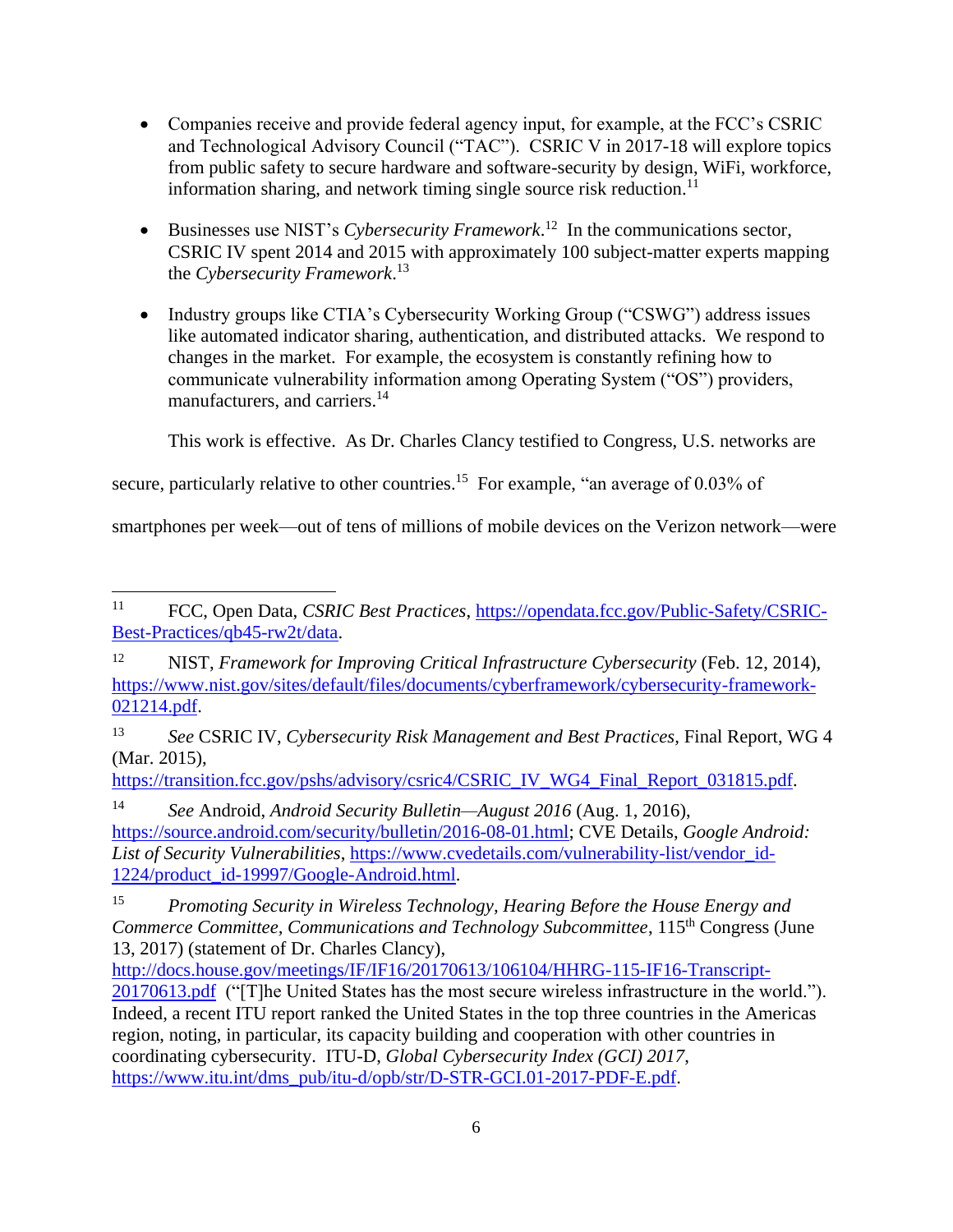infected with 'higher-grade' malicious code. This is an even tinier fraction than the overall 0.68% infection rate reported."<sup>16</sup>

Industry collaboration has helped the United States take down botnets. In July 2017, the Department of Justice ("DOJ") took down two major online marketplaces, AlphaBay and Hansa, with cooperation from foreign governments.<sup>17</sup> The Federal Bureau of Investigation ("FBI") led an extensive effort to dismantle the Kelihos botnet this year—a global network of tens of thousands of infected computers that facilitated malicious activities, like harvesting login credentials, distributing hundreds of millions of spam e-mails, and installing ransomware.<sup>18</sup> In 2015, the FBI disrupted the Dridex botnet, a banking Trojan that breached thousands of organizations across the globe and caused more than \$30.5 million in losses.<sup>19</sup> More can be done to strengthen law enforcement's ability to disrupt and dismantle botnets. Efforts to streamline the Mutual Legal Assistance Treaty ("MLAT") process are key. DOJ has a great resource in the Computer Crime and Intellectual Property Section ("CCIPS") of the Criminal Division, and each of the U.S. Attorney's offices can play a role.

 $\overline{\phantom{a}}$ 

<sup>16</sup> *See* Verizon, *2015 Data Breach Investigations Report*, at 19-20 (2015), [http://www.verizonenterprise.com/resources/reports/rp\\_data-breach-investigation](http://www.verizonenterprise.com/resources/reports/rp_data-breach-investigation-report_2015_en_xg.pdf)report 2015 en xg.pdf.

<sup>17</sup> Joe Uchill, *DOJ takes down dark net marketplaces*, The Hill (July 20, 2017, 10:37 AM), [http://thehill.com/policy/cybersecurity/342904-doj-takes-credit-for-dark-net-markets-demise.](http://thehill.com/policy/cybersecurity/342904-doj-takes-credit-for-dark-net-markets-demise)

<sup>18</sup> Press Release, DOJ, *Justice Department Announces Actions to Dismantle Kelihos Botnet* (Apr. 10, 2017), [https://www.justice.gov/opa/pr/justice-department-announces-actions](https://www.justice.gov/opa/pr/justice-department-announces-actions-dismantle-kelihos-botnet-0)[dismantle-kelihos-botnet-0.](https://www.justice.gov/opa/pr/justice-department-announces-actions-dismantle-kelihos-botnet-0)

<sup>19</sup> John Leyden, *FBI takes down Dridex botnet, seizes servers, arrests suspect*, The Register (Oct. 14, 2015), [https://www.theregister.co.uk/2015/10/14/dridex\\_botnet\\_takedown/.](https://www.theregister.co.uk/2015/10/14/dridex_botnet_takedown/)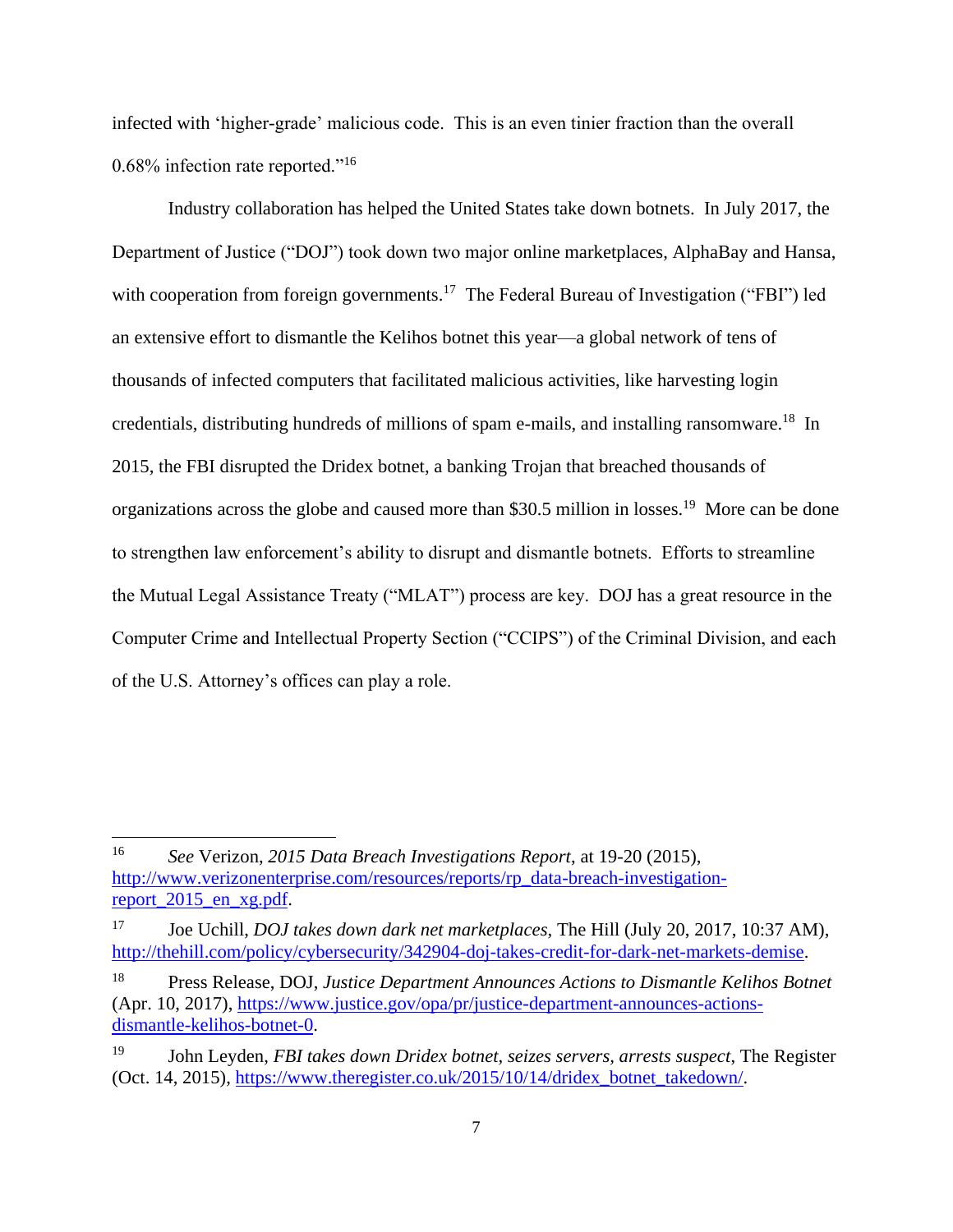# **B. Public-Private Partnerships and Voluntary Collaboration Must Remain the Bedrock of Federal Cyber Policy.**

<span id="page-9-0"></span>Years ago, some legislators debated prescriptive cybersecurity obligations. But Congress and former President Obama concluded that the public and private sectors need to collaborate on voluntary efforts to secure critical infrastructure. In that vein, NIST created the *Cybersecurity* Framework, now under revision.<sup>20</sup> And Congress passed the Cybersecurity Information Sharing Act of 2015 ("CISA") to increase voluntary information-sharing.<sup>21</sup> Partnerships abound:<sup>22</sup>

- The CSCC enables critical infrastructure owners and operators, their trade associations, and other industry representatives to interact on a wide range of sector-specific strategies, policies, and activities. The CSCC just released an important white paper on botnets.<sup>23</sup>
- The NCCIC and US-CERT support real-time collaboration with communications and information technology companies.
- The National Security Telecommunications Advisory Committee ("NSTAC"), a committee of communications, network, and information technology companies appointed by the President, makes recommendations about security.
- CSRIC, an advisory committee to the FCC, makes recommendations to promote the security, reliability, and resiliency of communications systems.

Calls for prescriptive regulation are misguided because reporting obligations and

regulatory oversight are more likely to impede than promote innovation. Cybersecurity risks

evolve, so pre-defined solutions become obsolete. Regulations can provide bad actors with a

roadmap for attack. And the ecosystem involves global players; domestic regulation cannot

<sup>23</sup> CSCC White Paper.

l <sup>20</sup> *See* NIST, *Framework for Improving Critical Infrastructure Cybersecurity, Draft Version 1.1 with Markup* (proposed Jan. 10, 2017) (*"Framework Draft Version 1.1*"), [https://www.nist.gov/file/344211.](https://www.nist.gov/file/344211)

<sup>21</sup> Pub. L. 114-113, 6 U.S.C. § 1501.

<sup>22</sup> *See generally* CTIA, *Today's Mobile Cybersecurity: Information Sharing* (Sept. 2014) ("*CTIA White Paper on Information Sharing*"), [https://www.ctia.org/docs/default-source/default](https://www.ctia.org/docs/default-source/default-document-library/ctia_informationsharing.pdf)[document-library/ctia\\_informationsharing.pdf.](https://www.ctia.org/docs/default-source/default-document-library/ctia_informationsharing.pdf)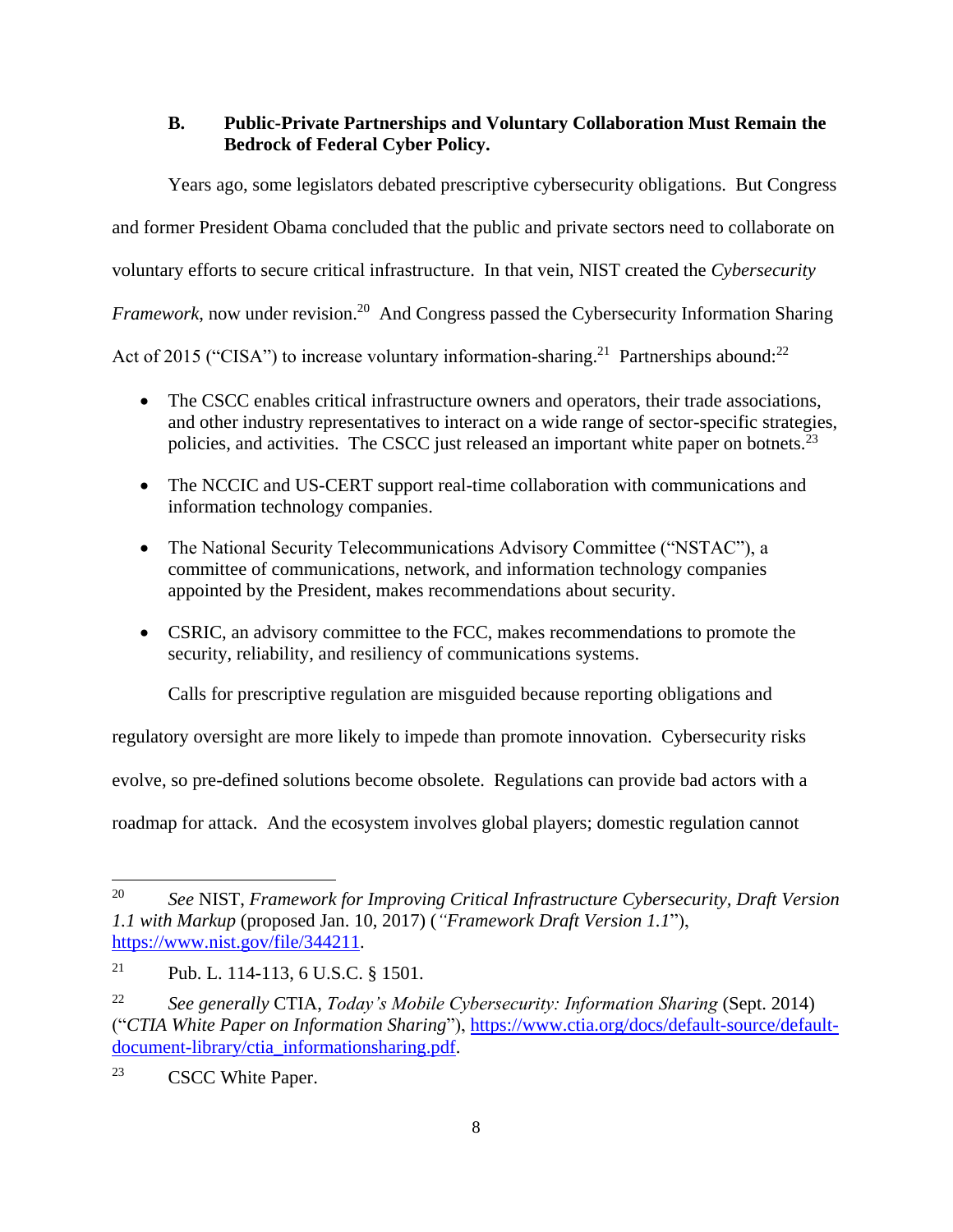reflect differences and assign responsibility. The best way to address cybersecurity is through

<span id="page-10-0"></span>voluntary risk management and information sharing. Momentum must continue in that direction.

# **C. The Communications Sector Is Aggressively Addressing Security in Next Generation Networks.**

Global communications companies are working on the next wave of technology,

including a transition to all-digital, 5G technology, and the Internet of Things ("IoT"). Industry is

putting in place enhanced security and network design, like improved encryption, distributed and

secure architecture, and decentralized and adaptive security.<sup>24</sup>

- **Software-defined networking (SDN)** will improve security. SDN is an emerging architecture that decouples the network control and forwarding functions, enabling network control to become directly programmable. The architecture, combined with open, easily-programmable interfaces, makes it easier to mix and match solutions from different vendors and develop new capabilities, including for security. SDN will help network operators respond to threats due to the operator's central view of the network.
- **Network slicing** will allow 5G network operators to provide networks on an as-a-service basis. With network slicing, a single physical layer can be partitioned into multiple virtual networks, allowing operators to support different types of services for different customer segments. Operators can customize security for particular network slices to dynamically respond to threats.
- **Network virtualization** includes built-in security advantages, including isolation and multitenancy, segmentation, distribution firewalling, and service insertion and chaining.

5G is not a silver bullet. It will not solve the challenge of unmanaged or poorly designed

devices and will not improve consumer awareness. Nor will the transition to IPv6 provide a

perfect solution, particularly for mobile devices. IPv6 is promising and in some ways more

secure than IPv4, but it may raise its own security challenges. With this relatively new network

infrastructure and increasingly ubiquitous encryption, operators will vary in their ability to

<sup>24</sup> *See generally* CTIA, *Protecting America's Wireless Networks* (Apr. 2017), [https://www.ctia.org/docs/default-source/default-document-library/protecting-americas-wireless](https://www.ctia.org/docs/default-source/default-document-library/protecting-americas-wireless-networks.pdf)[networks.pdf.](https://www.ctia.org/docs/default-source/default-document-library/protecting-americas-wireless-networks.pdf)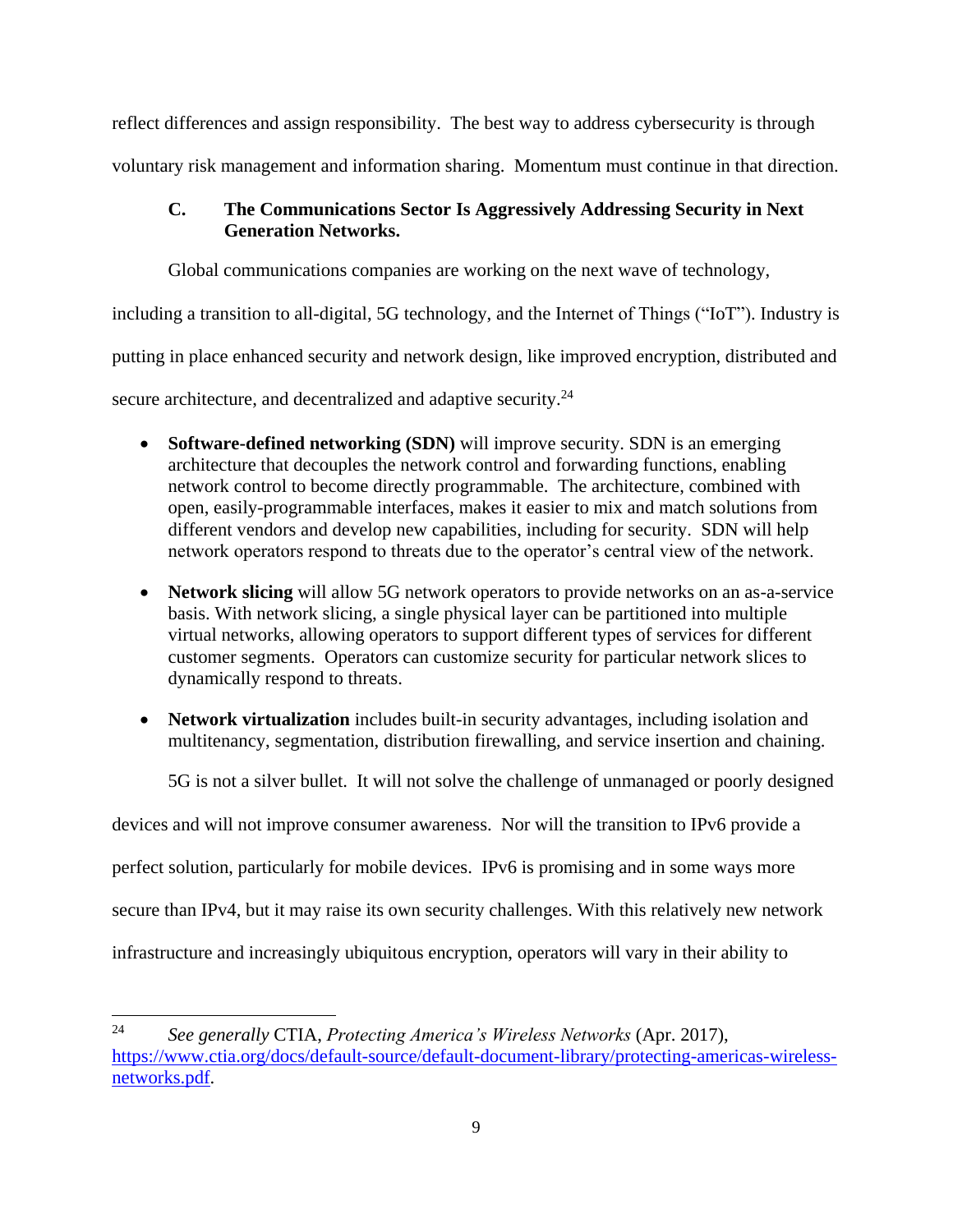distinguish distributed denial-of-service ("DDoS") attacks from benign traffic. Endpoint security is key, as network-based solutions cannot address the challenge alone.

Diverse stakeholders must be involved. Operators are working internationally on efforts like blacklisting, which would benefit from additional participation. We have implemented GSMA best practices, such as network monitoring and filtering to mitigate issues, including those surrounding Signaling System 7 ("SS7"). The Broadband Internet Technical Advisory Group ("BITAG") issued in 2016 its *Internet of Things Security and Privacy Recommendations*<sup>25</sup> providing IoT device recommendations, including software best practices, authentication, encryption, and the critical role of the supply chain. As we saw at CTIA's Cybersecurity Summit in April 2017,  $26$  government and industry leaders agree that substantial progress is being made to address future challenges.

# <span id="page-11-0"></span>**III. INDUSTRY HAS BEEN ADDRESSING BOTNETS AND OTHER COMPLEX GLOBAL ATTACKS.**

Botnets are a fast-developing international challenge, facilitated by low user awareness and insecure endpoints. But botnets are not new. A "bot" is a type of malicious software – or malware – that allows an attacker to take control of an infected device. It is "a program that is installed on a system in order to enable that system to automatically (or semi-automatically) perform a task or set of tasks typically under the command and control of a remote administrator."<sup>27</sup> A "botnet," in turn, is a "network of Internet-connected end-user computing

<sup>25</sup> Broadband Internet Technical Advisory Group, *Internet of Things (IoT) Security and Privacy Recommendations* (Nov. 2016), [https://www.bitag.org/documents/BITAG\\_Report\\_-](https://www.bitag.org/documents/BITAG_Report_-_Internet_of_Things_(IoT)_Security_and_Privacy_Recommendations.pdf) [\\_Internet\\_of\\_Things\\_\(IoT\)\\_Security\\_and\\_Privacy\\_Recommendations.pdf.](https://www.bitag.org/documents/BITAG_Report_-_Internet_of_Things_(IoT)_Security_and_Privacy_Recommendations.pdf)

<sup>26</sup> CTIA, *CTIA Cybersecurity Summit 2017*, <https://www.youtube.com/watch?v=7hGtQXnecvA>

<sup>&</sup>lt;sup>27</sup> CSCC White Paper at 7.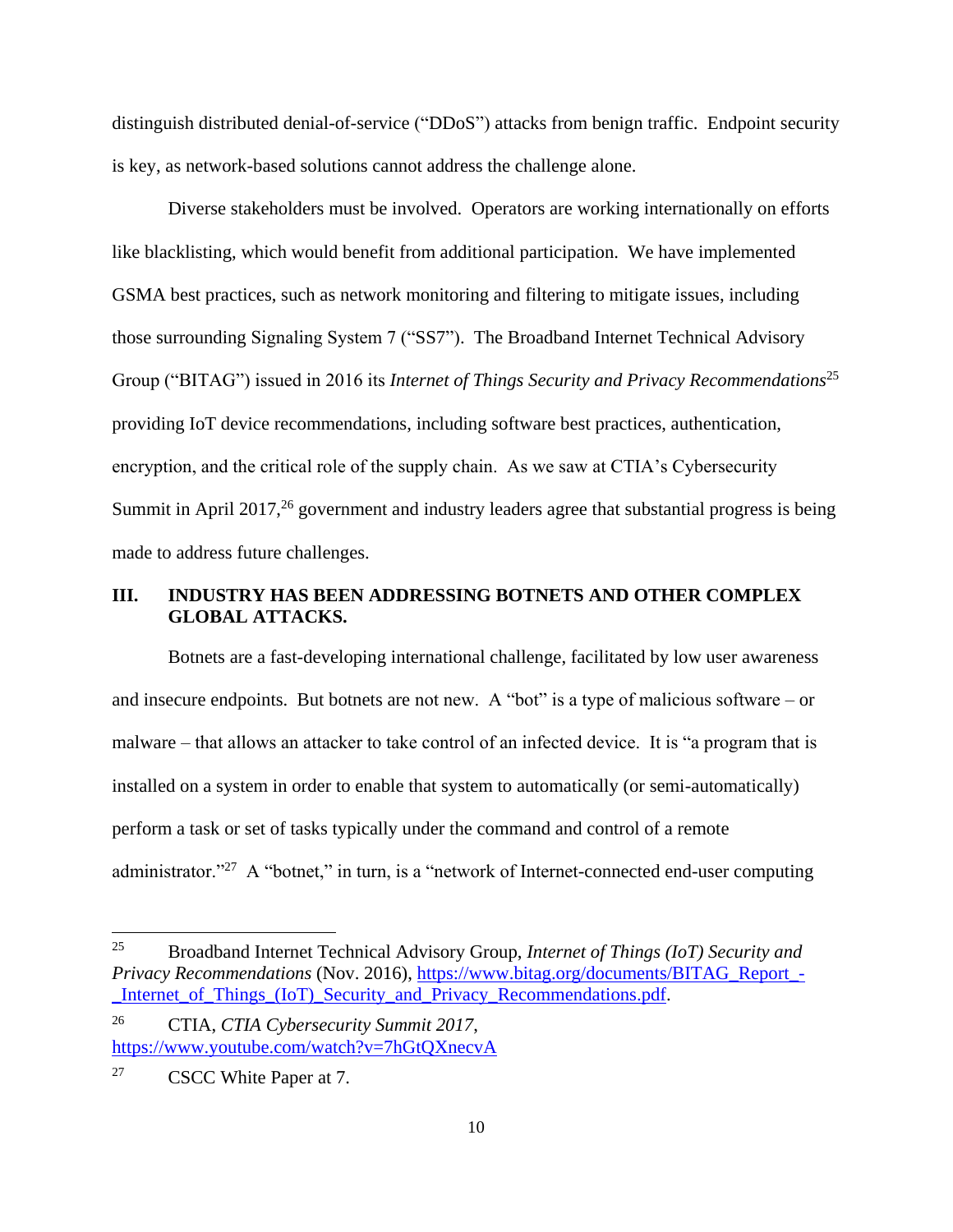devices infected with bot malware that are remotely controlled by third parties for nefarious purposes."<sup>28</sup> Historically, botnets have been used to propagate spam,<sup>29</sup> but they can be programmed to do many things: coordinate DDoS attacks, automate identity theft, or host illegal content.<sup>30</sup> Botnets' core characteristics should inform policy.

- **Botnets are transnational, with infected devices in different countries, many of which are non-Western, emerging markets**. In the recent Mirai botnet, "IP addresses of Mirai-infected devices were spotted in 164 countries."<sup>31</sup> Botnet activity is moving to emerging markets and developing countries. In Mirai, "[t]he botnet IPs [we]re highly dispersed, appearing even in such remote locations as Montenegro, Tajikistan and Somalia."<sup>32</sup> According to one study, less than 11% of Mirai-infected devices identified were in the United States.<sup>33</sup> With other recent attacks, like Petya, U.S. networks—and the nation as a whole—emerged relatively unscathed. While no networks are impenetrable, our relative success to date is a testament to the security efforts of U.S. networks. This requires a collaborative approach to detection and mitigation.
- **Creators of botnets are skilled at hiding and have varied motives**. As CSRIC explained, "[b]ots are frequently used as part of coordinated Distributed Denial of Service (DDoS) attacks for criminal, political, or other motivations."<sup>34</sup> Efforts must include rigorous law enforcement on a global scale.
- **Botnets exploit the Internet's design, where intelligence is in devices rather than in the network**. 35 They take advantage of the Internet's core properties, such as its global reach, accessibility, and ability to support a seemingly inexhaustible range of uses. This is why we must include endpoint security and device design in botnet strategy.

<sup>28</sup> *Id.* 

<sup>29</sup> Internet Society, *Botnets: An Internet Society Public Policy Briefing* (Oct. 30, 2015) ("ISOC Policy Brief"), [https://www.internetsociety.org/sites/default/files/ISOC-PolicyBrief-](https://www.internetsociety.org/sites/default/files/ISOC-PolicyBrief-Botnets-20151030-nb.pdf)[Botnets-20151030-nb.pdf.](https://www.internetsociety.org/sites/default/files/ISOC-PolicyBrief-Botnets-20151030-nb.pdf)

<sup>30</sup> European Network and Information Security Agency, *Botnets: Detection, Measurement, Disinfection, & Defence*, at 4 (Mar. 7, 2011), [https://www.enisa.europa.eu/publications/botnets](https://www.enisa.europa.eu/publications/botnets-measurement-detection-disinfection-and-defence)[measurement-detection-disinfection-and-defence.](https://www.enisa.europa.eu/publications/botnets-measurement-detection-disinfection-and-defence)

<sup>31</sup> Ben Herzberg, Dima Bekerman & Igal Zeifman, *Breaking Down Mirai: An IoT DDoS Botnet Analysis*, Imperva Incapsula (Oct. 26, 2016), [https://www.incapsula.com/blog/malware](https://www.incapsula.com/blog/malware-analysis-mirai-ddos-botnet.html)[analysis-mirai-ddos-botnet.html.](https://www.incapsula.com/blog/malware-analysis-mirai-ddos-botnet.html)

<sup>32</sup> *Id.*

<sup>33</sup> *Id.*

<sup>&</sup>lt;sup>34</sup> CSRIC III, Final Report, WG 4 at 8.

<sup>35</sup> *See* ISOC Policy Brief at 2-3.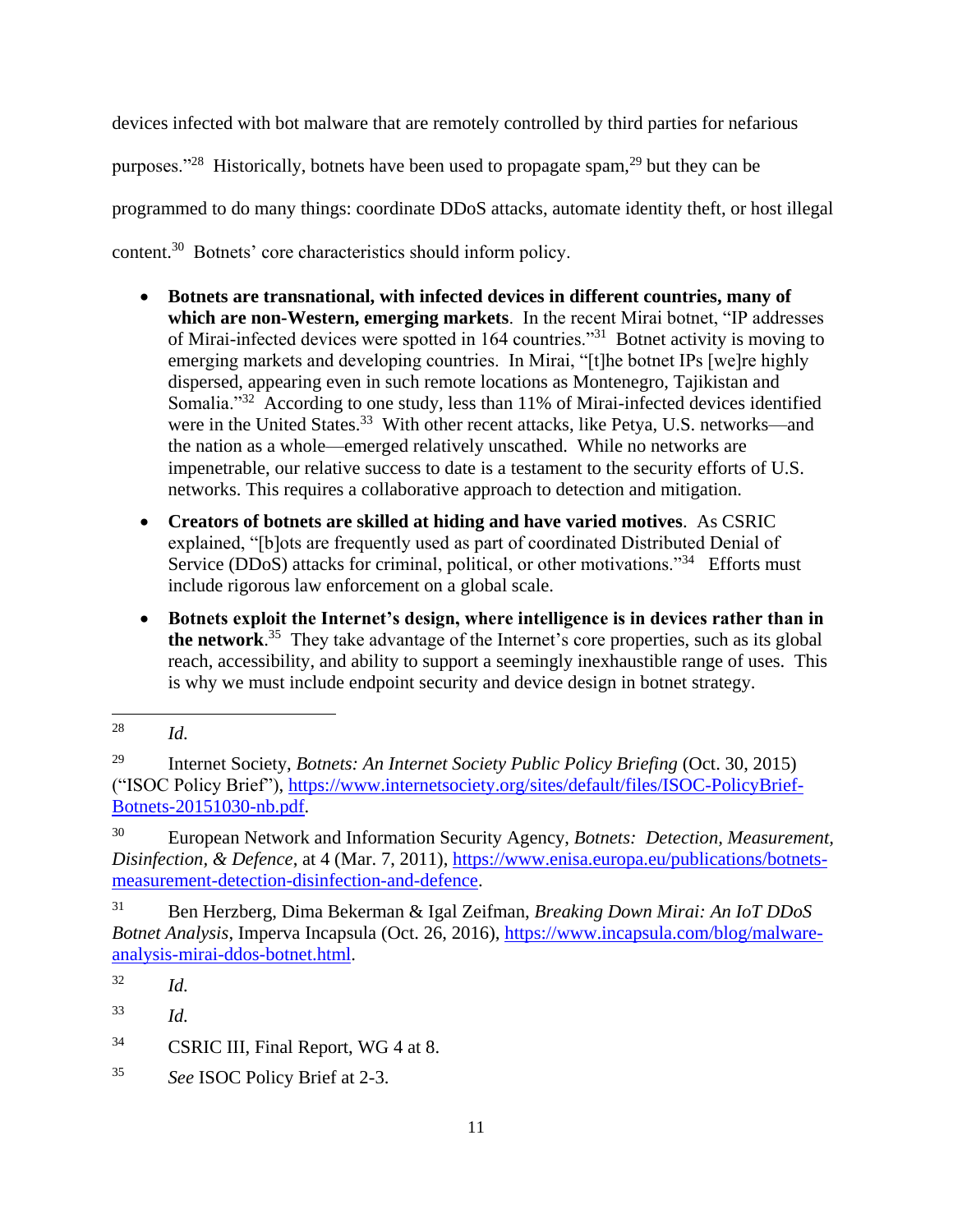Hackers have been using botnets maliciously since as early as 2000 by gaining access to unsecured personal computers. Viruses, worms, and email spam plagued early Internet users. Most personal computers were not secured and companies racing to join the dot-com wave did not always address security. However, industry and operators responded. Through the Messaging, Malware and Mobile Anti-Abuse Working Group ("M3AAWG"), industry worked against botnets, malware, spam, viruses, DoS attacks, and other online exploitation.<sup>36</sup> CSRIC developed its *Anti-Botnet Code of Conduct*. Others addressed phishing, pharming, email spoofing, and spyware.<sup>37</sup> These efforts improved security and the Internet experience for users.

The rise of IoT malware is reminiscent of the Internet's early days, but what is different now is the number of connected objects and how users interact with those objects. The IoT promises 20 billion connected objects by 2020, each with its own IP address.<sup>38</sup> While end users may eventually notice and remediate a computer infection, some IoT devices are meant to function with minimal user interaction and "do not have a user interface (UI); are designed to run autonomously; and are connected either directly or indirectly to the Internet."<sup>39</sup> Unless educated, an end user may have no reason to think their IoT device is part of a botnet.

<sup>36</sup> <sup>36</sup> M3AAWG, *Because Effective Anti-Abuse Collaboration Requires a Trusted Global Form*, [https://www.m3aawg.org/about-m3aawg.](https://www.m3aawg.org/about-m3aawg) The organization initially started as MAAWG, the Messaging Anti-Abuse Working Group. The organization changed its name to M3AAWG in 2012 to better reflect its scope of work.

<sup>&</sup>lt;sup>37</sup> For example, the Anti-Phishing Working Group focused on eliminating the fraud and identity theft from phishing; the Anti-Spyware Coalition was dedicated to building a consensus on definitions and best practices around spyware and other unwanted technologies; and the International Botnet Taskforce brought together public and private sector computer security specialists to share best practices, tools, and training to combat botnets.

<sup>38</sup> Liam Tung, *IoT devices will outnumber the world's population this year for the first time*, ZDNet (Feb. 7, 2017), [http://www.zdnet.com/article/iot-devices-will-outnumber-the-worlds](http://www.zdnet.com/article/iot-devices-will-outnumber-the-worlds-population-this-year-for-the-first-time)[population-this-year-for-the-first-time.](http://www.zdnet.com/article/iot-devices-will-outnumber-the-worlds-population-this-year-for-the-first-time)

<sup>39</sup> CSCC White Paper at 8.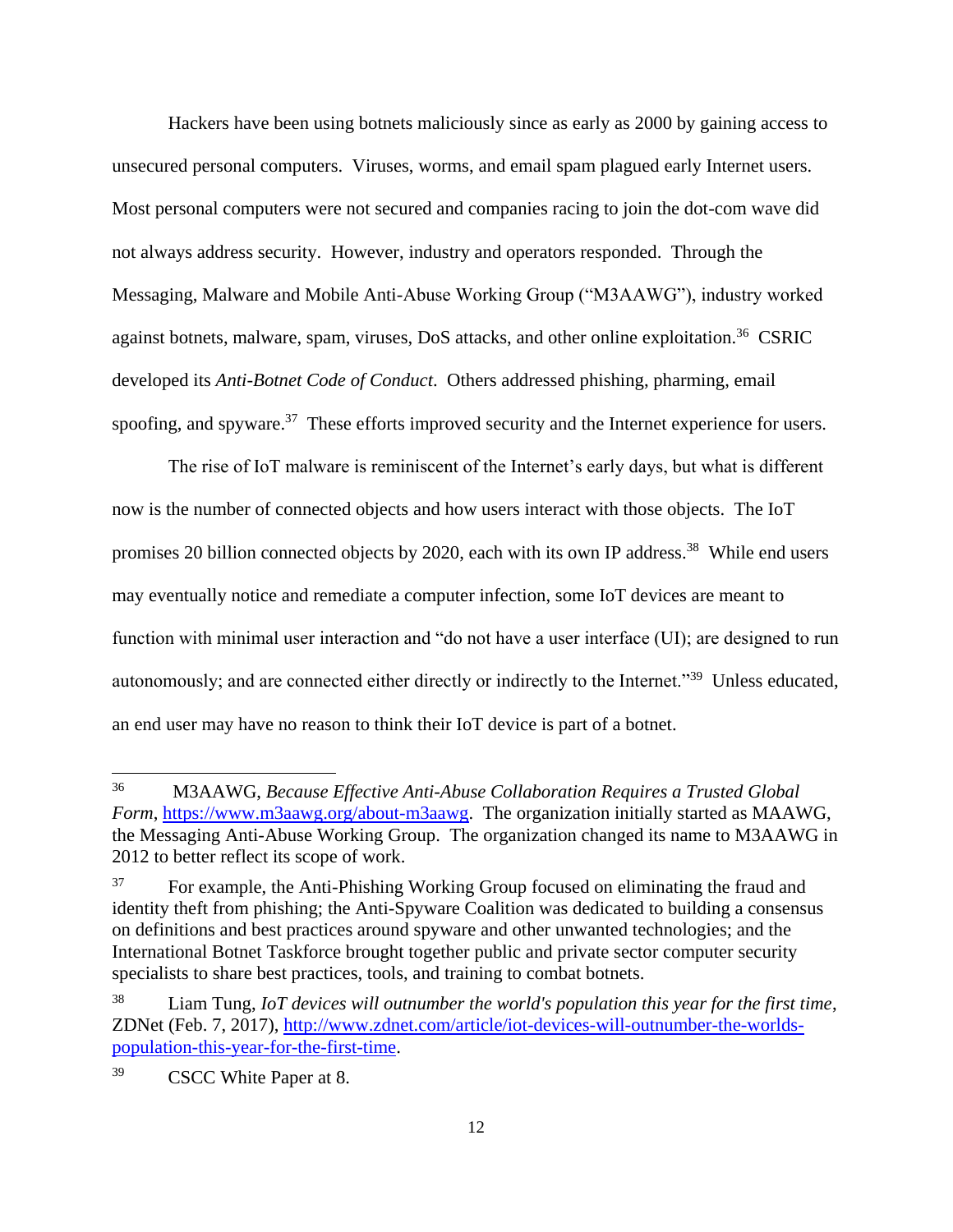# <span id="page-14-0"></span>**IV. "ATTACK MITIGATION" AND "ENDPOINT PREVENTION" ARE COMPLEMENTARY CONCEPTS THAT WILL IMPROVE AS ENDPOINT PROTECTION MATURES.**

NTIA identifies where it thinks progress can be made: attack mitigation and endpoint prevention. Attack mitigation involves "minimizing the impact of botnet behavior by rapidly identifying and disrupting malicious behaviors."<sup>40</sup> Endpoint prevention is "securing endpoints, especially IoT devices, and reducing vulnerabilities" through actions focused on the device. $41$ Industry is effective at attack mitigation, but cannot address automated, distributed attacks alone by providing "clean pipes." Endpoint protection must improve.

With respect to attack mitigation, industry focuses on response and resiliency. Network operators filter known botnet traffic and protect network infrastructure. Techniques include spoofing the source IP address in attack packets as well as using Access Control Lists, traffic policing, black holing, and sink holing. Network operators have invested in systems to "scrub" out DDoS attacks. Scrubbing diverts a botnet victim's traffic through a scrubber to filter out malicious traffic before placing it on the operator's network.<sup>42</sup> Network operators also provide tools for customers: endpoint anti-virus software and home gateways with integrated security. Some operators offer managed security services including firewalls, mobile device management, threat analysis and event detection, secure VPN connectivity, and DDoS scrubbing. Resiliency is another part of mitigation, and is standard practice at the Internet infrastructure and service provider level, which faces more than 120,000 DDoS attacks every week. For operators,

 $\overline{\phantom{a}}$ 

<sup>40</sup> Request at 27043.

<sup>41</sup> *Id.*

 $42$  Although effective, network operators do not have the capacity to scrub all of their traffic all of the time, and should not be expected to do so.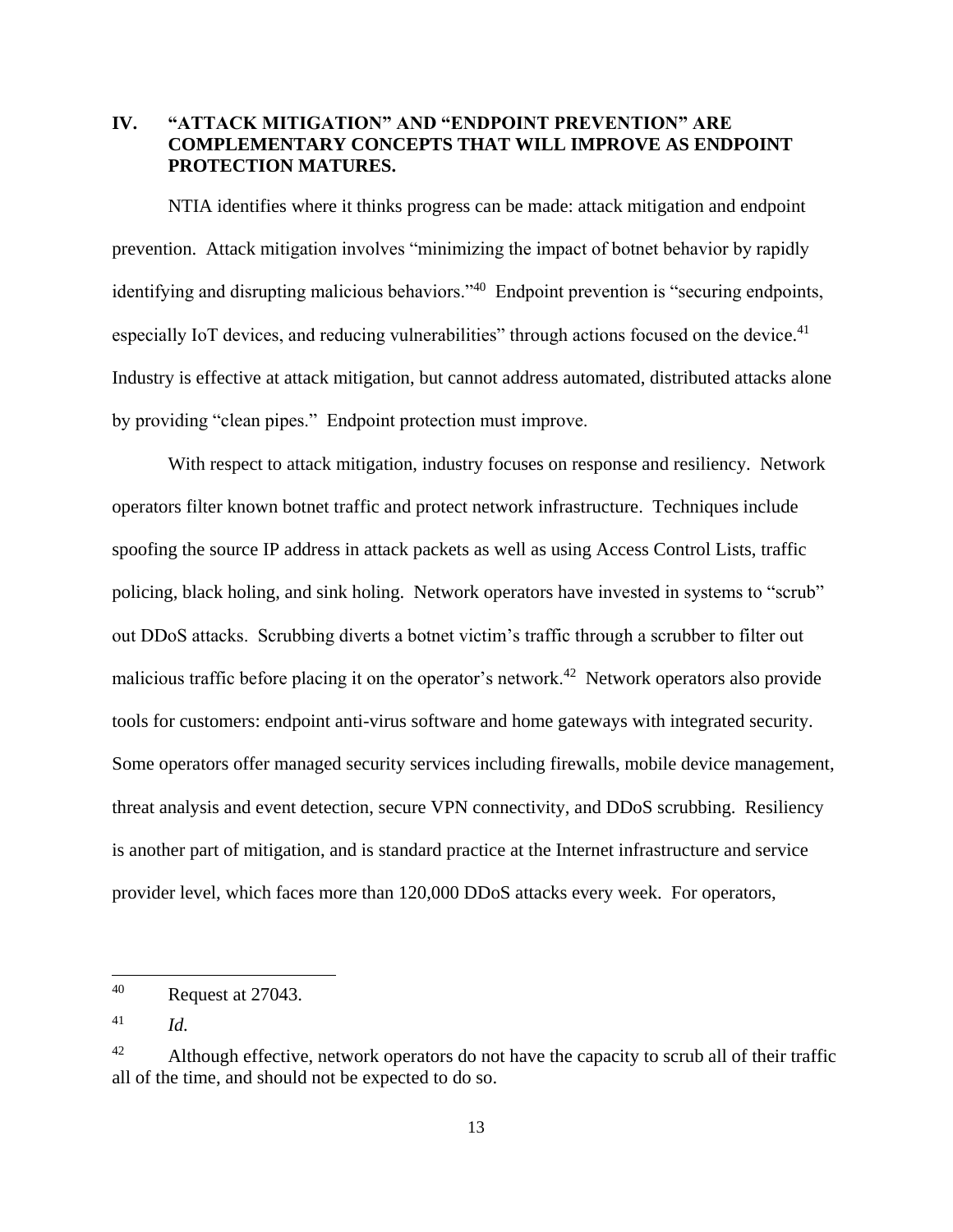identifying botnet traffic is not the primary challenge. Rather, operators must mitigate the impact of malicious traffic and, if necessary, remediate the endpoint.

Although network operators are continuously improving, they cannot be expected to solve the problem by providing "clean pipes." *First*, the notion that individual operators can or should prevent the delivery of all malicious traffic is unreasonable. Internet traffic is originated and routed around the world by numerous providers of varying trustworthiness. Often, botnets and their command and control servers are outside an operator's control or visibility. *Second*, endeavoring to satisfy a "clean pipes" mandate would require large scale monitoring and content review, which operators are not in a position to implement (both due to resources and the increase in encrypted traffic), and which consumers likely do not want. Worse, it may not be effective. Botnets generating a small amount of traffic may not trigger network monitoring thresholds. Conversely, botnets generating large amounts of traffic may overwhelm resources. There also is a potential for false positives because malicious traffic often looks normal, so action could harm end users. *Third*, even where accurate detection is possible, mitigation will vary from network to network due to differences in service level agreements with customers.

Fundamentally, a meaningful response requires better endpoint prevention. IoT devices are attractive targets because end users often cannot tell when a device has been compromised or remediate because of lack of access to device hardware or software. Once a device is infected, network solutions can only do so much. The market must encourage secure devices, thoughtful product development, and education. As the Federal Trade Commission ("FTC") notes, there is

14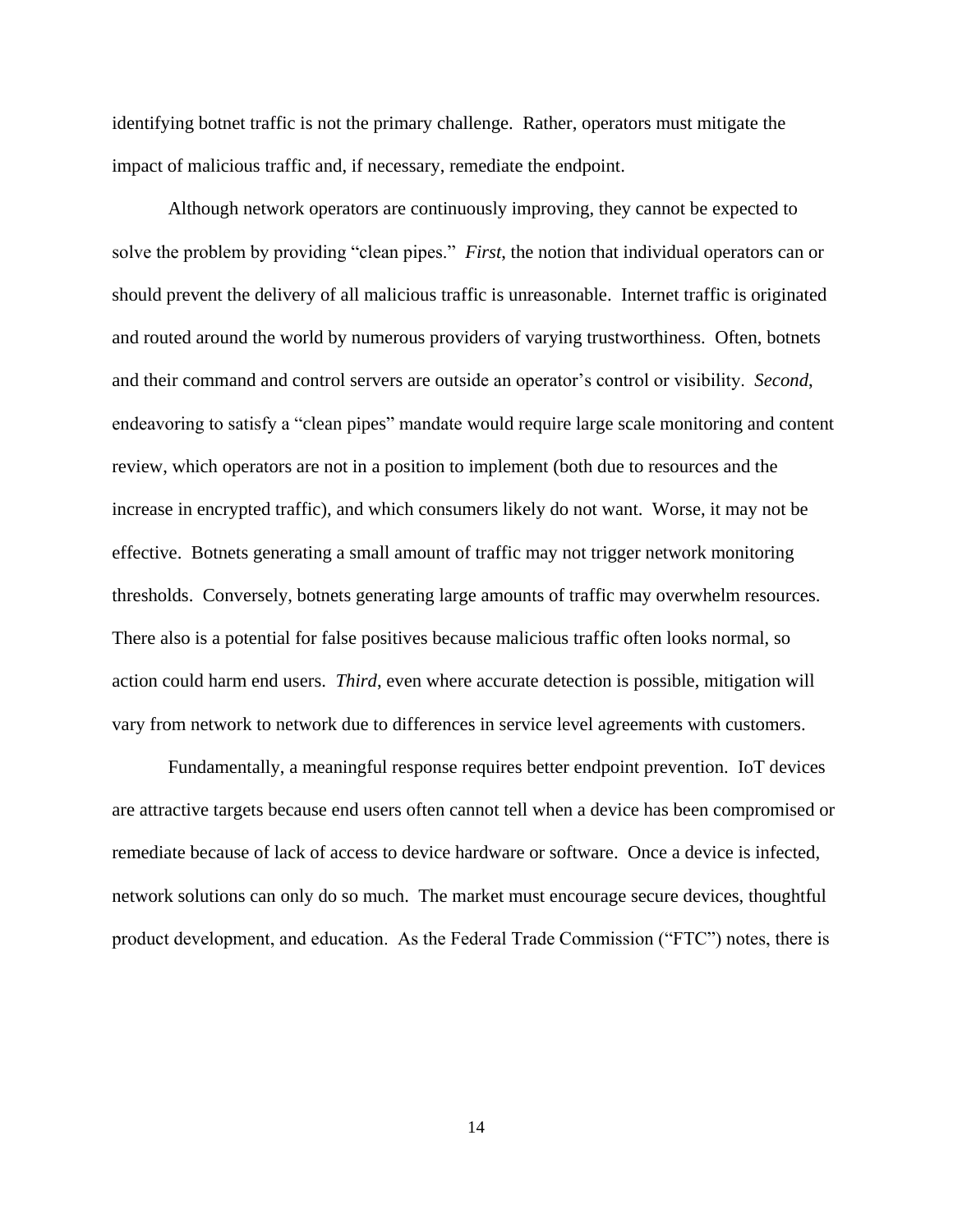no single solution because "what constitutes reasonable security for a given device will depend on a number of factors."<sup>43</sup> But this does not mean we cannot improve device security.

The challenge in endpoint security is that development methods have tradeoffs. On one hand, less secure devices can be offered at a lower price. On the other hand, manufacturers that do not do enough at the outset may face costly efforts to remedy deficiencies or respond to enforcement activities. Competing design goals also can complicate security: open and accessible platforms promote interoperability and economies of scale, but are harder to secure. Endpoint protection requires investment from manufacturers. In the meantime, network operators are doing their part by enabling over-the-air updates for patches and working on OS update processes. These efforts will be most effective if those selling IoT devices and services build in security, guided by standards and best practices.

### <span id="page-16-0"></span>**V. NTIA'S QUESTIONS REVEAL CREATIVE STEPS THAT CAN HELP MITIGATE RISKS OF BOTNETS AND DDOS ATTACKS.**

NTIA seeks input on approaches to automated, distributed threats, as well as the role of government, international issues and end users. The breadth of questions reflects the scope of the challenge, as well as the opportunity for creative approaches.

## <span id="page-16-1"></span>**A. What Works: Public-Private Partnerships Should Be Protected and Expanded.**

NTIA asks what works for dealing with automated and distributed threats. There is widespread agreement that public-private partnerships are effective. And, ultimately, innovation will be the most effective solution to evolving threats, so government should support any activities that promote innovation.

<sup>43</sup> FTC, *Internet of Things: Privacy & Security in a Connected World*, Staff Report (Jan. 2015), [https://www.ftc.gov/system/files/documents/reports/federal-trade-commission-staff](https://www.ftc.gov/system/files/documents/reports/federal-trade-commission-staff-report-november-2013-workshop-entitled-internet-things-privacy/150127iotrpt.pdf)[report-november-2013-workshop-entitled-internet-things-privacy/150127iotrpt.pdf.](https://www.ftc.gov/system/files/documents/reports/federal-trade-commission-staff-report-november-2013-workshop-entitled-internet-things-privacy/150127iotrpt.pdf)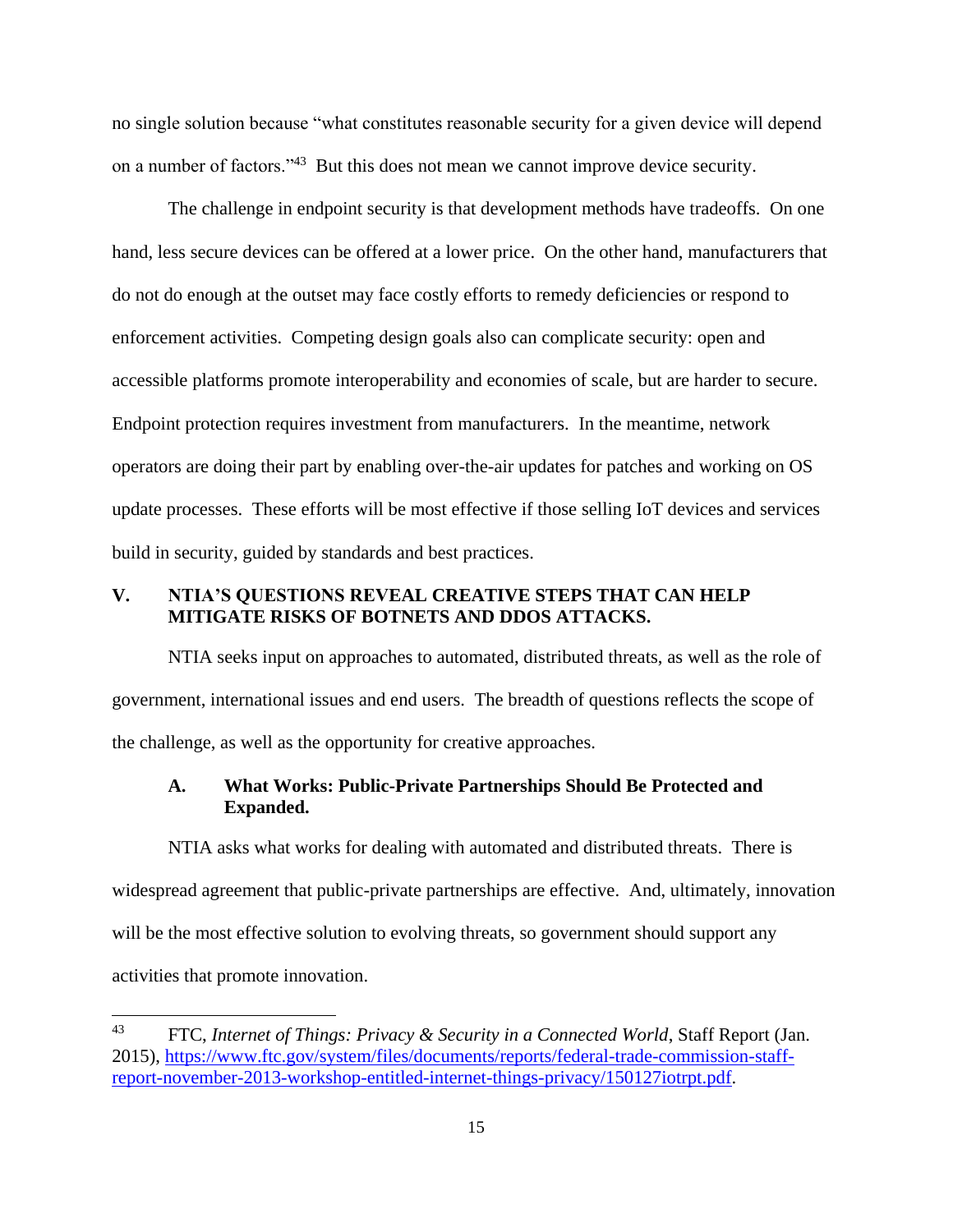The government has task forces and inter-agency groups to facilitate collaboration with the private sector. NIST's voluntary *Cybersecurity Framework* has been a key contribution and is the paradigmatic example of effective public-private collaboration. The *Cybersecurity Framework* provides a guide to risk management, and identifies leading practices that have been successful. As the *Framework* is updated, it is important that NTIA and NIST prioritize voluntary, collaborative efforts, like the NCCIC, NSTAC, CSRIC, and others. Examples include DHS's US-CERT. This operational arm of the NCCIC facilitates information sharing.<sup>44</sup> The Department of Defense's Cyber Crime Center focuses on training and research impacting government agencies and private companies in the defense sector.<sup>45</sup> Likewise, ISACs have made advances in information sharing. NTIA should focus on strengthening these voluntary relationships.

Ultimately, though, innovation is the best "existing approach" to help mitigate attacks. The most effective tool will continue to be private sector innovation. As discussed, 5G holds great promise for increased security and will help with attack mitigation and endpoint prevention. To protect this work, the government should preserve industry's flexibility to innovate and respond to threats.

## <span id="page-17-0"></span>**B. Gaps: Collaboration May Be Stymied by Fear of Liability and Regulatory Uncertainties.**

The *Request* asks about gaps in current approaches and obstacles to collaboration across the ecosystem. In CTIA members' experience, collaboration *within* the communications sector works well. Among other things, the sector has made significant effort in the FCC's CSRIC to

 $44$ <sup>44</sup> *See* U.S. Computer Emergency Readiness Team, *About Us*, [https://www.us](https://www.us-cert.gov/about-us)[cert.gov/about-us.](https://www.us-cert.gov/about-us)

<sup>45</sup> Department of Defense, Cyber Crime Center, *Fact Sheet: DoD Cyber Crime Center (DC3),* [http://www.dc3.mil/data/uploads/DC3-Fact-Sheet.pdf.](http://www.dc3.mil/data/uploads/DC3-Fact-Sheet.pdf)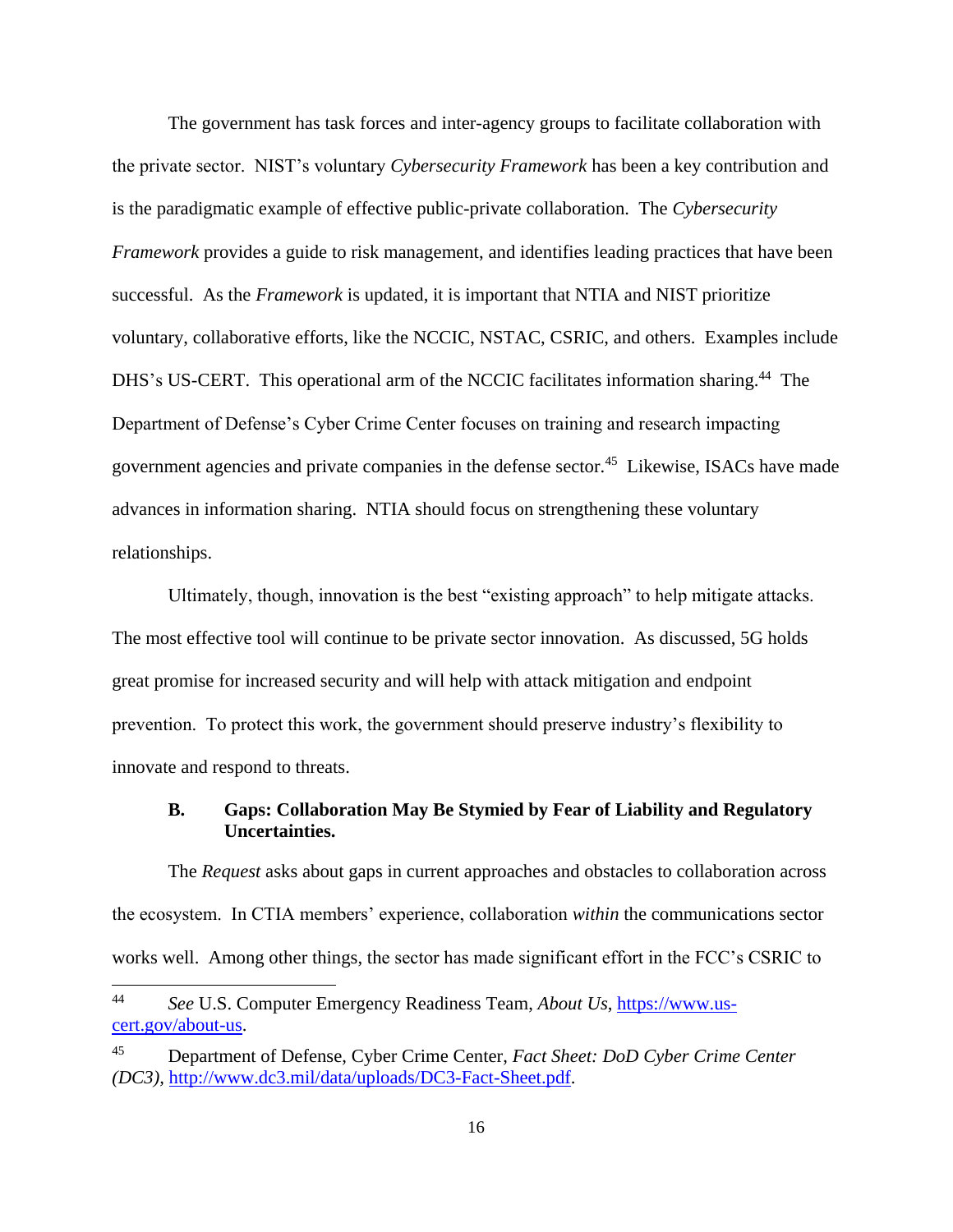apply the NIST *Cybersecurity Framework* and develop best practices. Nonetheless, we see three obstacles to collaboration: fear of liability from information-sharing and collaboration *outside* the communications sector; concern about the legal ability of network operators to take action in response to a DDoS attack on other entities; and uncoordinated action at the federal and state level. In each area, the gap arises from uncertainty about liability or regulatory overhang. To further foster a spirit of openness about vulnerabilities and collaboration, NTIA should consider ways to remove uncertainty.

*First*, companies have legitimate fear of liability from information-sharing about vulnerabilities. Recent history confirms risk in discussing device, operating system, and software vulnerabilities. A troubling example occurred when a broker and security researcher apparently teamed up to short the stock of a medical device manufacturer and publicly release a vulnerability in a medical device.<sup>46</sup> Likewise, risk of lawsuits complicate disclosures, as illustrated by pending litigation over claimed product vulnerabilities—even absent a breach or demonstrable harm.<sup>47</sup> While potentially useful, vulnerability disclosure programs or "bug bounties" are not a panacea, and some models focus more on protecting hackers than on risks companies face.<sup>48</sup> Companies may benefit from working with researchers, but do not want to be exploited by demands for payment, public recognition, or unreasonably rapid resolution.

 $\overline{\phantom{a}}$ 

<sup>46</sup> *See* Jordan Robertson and Michael Riley, *Carson Block's Attack on St. Jude Reveals a New Front in Hacking for Profit,* Bloomberg (Aug. 25, 2016),

https://www.bloomberg.com/news/articles/2016-08-25/in-an-unorthodox-move-hacking-firmteams-up-with-short-sellers; Linette Lopez, *Carson Block has a new short, and his reasoning is super creepy*, Business Insider (Aug. 25, 2016), [http://www.businessinsider.com/muddy-waters](http://www.businessinsider.com/muddy-waters-shorts-st-jude-2016-8)[shorts-st-jude-2016-8.](http://www.businessinsider.com/muddy-waters-shorts-st-jude-2016-8)

<sup>47</sup> *See* Andy Greenburg, *Chrysler and Harman Hit With Class Action After Jeep Hack*, Wired.com (Aug. 4, 2015), [https://www.wired.com/2015/08/chrysler-harman-hit-class-action](https://www.wired.com/2015/08/chrysler-harman-hit-class-action-complaint-jeep-hack/)[complaint-jeep-hack/.](https://www.wired.com/2015/08/chrysler-harman-hit-class-action-complaint-jeep-hack/)

<sup>48</sup> *See, e.g.*, Megan Brown and Matthew Gardner, *Considering a Vulnerability Disclosure*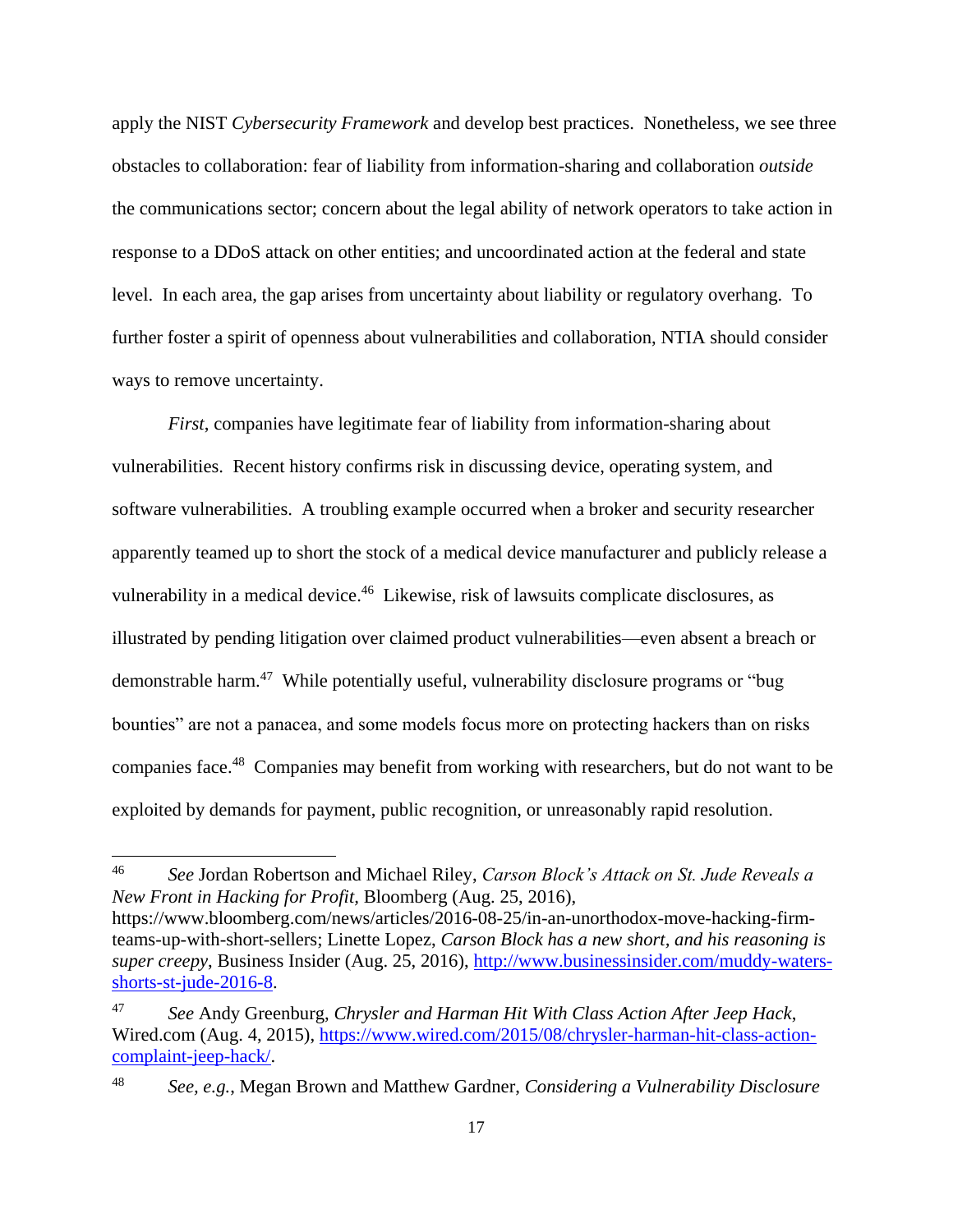*Second*, with respect to attack response, legal uncertainties about taking defensive action persist, despite the helpful passage of CISA. While "hacking back" is problematic and often unwise (due to unintended consequences and collateral damage), any uncertainty about defensive steps operators can take may have a chilling effect on rapid action to address attacks. For example, members' experience with the 2016 Mirai attack suggests challenges remain when it comes to mitigation, particularly where the victim is not the carrier or ISP network. The Mirai botnet targeted the network edge, attacking a DNS service company.<sup>49</sup> Although network operators could see malicious traffic and offered assistance, they could not act without permission from affected entities.

*Finally*, uncoordinated government efforts create an uncertain regulatory environment and a patchwork of burdensome expectations that can interfere with collaboration and innovation. For example, a recent FCC rule requiring millimeter wave licensees to publicly disclose network security plans<sup>50</sup> threatens to saddle carriers with burdens but offer little obvious improvement in security because companies already work with their sector-specific agency,

 $\overline{\phantom{a}}$ 

*Program? Recent Push Raises Questions for General Counsel,* CircleID (Feb. 10, 2017), [http://www.circleid.com/posts/20170210\\_considering\\_a\\_vulnerability\\_disclosure\\_program/](http://www.circleid.com/posts/20170210_considering_a_vulnerability_disclosure_program/)

<sup>49</sup> *See, generally* Tim Greene, *How the Dyn DDos attack unfolded*, NetworkWorld (Oct. 21, 2016, 4:52 PM), [http://www.networkworld.com/article/3134057/security/how-the-dyn-ddos](http://www.networkworld.com/article/3134057/security/how-the-dyn-ddos-attack-unfolded.html)[attack-unfolded.html](http://www.networkworld.com/article/3134057/security/how-the-dyn-ddos-attack-unfolded.html) ("ThousandEyes observed peering relationships between Dyn and internet providers breaking during the day, either because the connections failed or one or both parties decided it was in their best interests to do so."); Redfive Security and Fortalice, *Black 5 Client Advisory: Dyn/DDoS Attack* (Oct. 26, 2016),

[http://www.red5security.com/news\\_media\\_34\\_3921121624.pdf](http://www.red5security.com/news_media_34_3921121624.pdf) (urging that companies "[a]dd DDoS protection to an existing SLA with your ISP."). Chester Wisniewski, *Mirai, Mirai, on the wall—through the looking glass of the attack on Dyn*, Naked Security by Sophos (Oct. 24, 2016), [https://nakedsecurity.sophos.com/2016/10/24/mirai-mirai-on-the-wall-through-the-looking-glass](https://nakedsecurity.sophos.com/2016/10/24/mirai-mirai-on-the-wall-through-the-looking-glass-of-the-attack-on-dyn/)[of-the-attack-on-dyn/.](https://nakedsecurity.sophos.com/2016/10/24/mirai-mirai-on-the-wall-through-the-looking-glass-of-the-attack-on-dyn/)

<sup>50</sup> 47 C.F.R. § 30.8.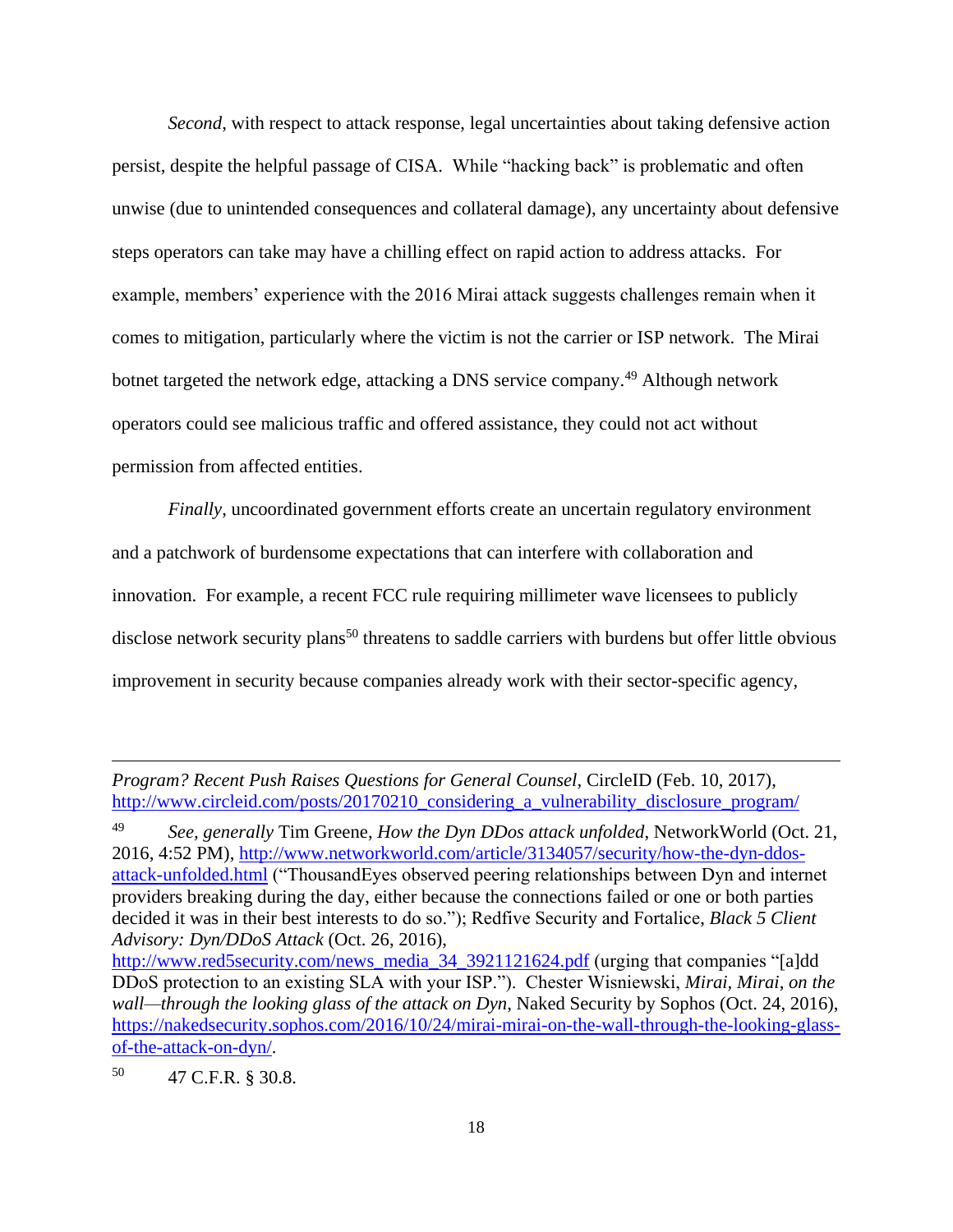DHS, on security.<sup>51</sup> The challenge of overlapping effort arises from state action as well, which can be duplicative and burdensome. States have considered operational security regulations and others focus on data security,<sup>52</sup> but divergent activity may undermine a national Internet ecosystem.

# <span id="page-20-0"></span>**C. Addressing the Problem: NTIA Should Clarify Legal Uncertainties To Foster More Activity, and Promote International Law Enforcement.**

The *Request* asks about laws, policies, standards, technologies, and investments that will reduce the risks and harms of botnets. Botnet mitigation raises complex legal issues, made more difficult by obstacles identified above. Fortunately, the government can help.

*First*, the government can provide clear rules of the road so that companies can confidently take action and share information without concern about legal liability. The FCC's attempted privacy rules illustrate some of the complexity associated with privacy and other regulation. Were they not invalidated by Congress, the rules would have treated as customer proprietary network information ("CPNI") or personally identifiable information IP addresses, MAC addresses, device identifiers, and port information, among other things. This could have

<sup>51</sup> <sup>51</sup> Several entities sought reconsideration of the rule for various reasons. *See* Petition for Reconsideration of CTIA*, Use of Spectrum Bands Above 24 GHz For Mobile Radio Services,*  GN Docket No. 14-177 (Dec. 14, 2016), [https://www.ctia.org/docs/default-source/fcc](https://www.ctia.org/docs/default-source/fcc-filings/161214---ctia-spectrum-frontiers-petition-for-reconsideration.pdf?sfvrsn=2)[filings/161214---ctia-spectrum-frontiers-petition-for-reconsideration.pdf?sfvrsn=2.](https://www.ctia.org/docs/default-source/fcc-filings/161214---ctia-spectrum-frontiers-petition-for-reconsideration.pdf?sfvrsn=2)

<sup>52</sup> For example Connecticut has pursued cyber regulation for public utilities (State of Connecticut, Public Utilities Regulatory Authority, *Cybersecurity and Connecticut's Public Utilities* (Apr. 12, 2014), [http://www.ct.gov/pura/lib/pura/electric/cyber\\_report\\_041414.pdf\)](http://www.ct.gov/pura/lib/pura/electric/cyber_report_041414.pdf), and New York adopted regulation for financial services companies (New York State, Department of Financial Services, *Cybersecurity Requirements for Financial Services Companies* (Mar. 1, 2017),

[https://www.governor.ny.gov/sites/governor.ny.gov/files/atoms/files/Cybersecurity\\_Requirement](https://www.governor.ny.gov/sites/governor.ny.gov/files/atoms/files/Cybersecurity_Requirements_Financial_Services_23NYCRR500.pdf) s Financial Services 23NYCRR500.pdf). The National Conference of State Legislatures lists dozens of cyber and privacy related laws considered in 2016. NCSL, *Cybersecurity Legislation 2016* (Dec. 8, 2016), [http://www.ncsl.org/research/telecommunications-and-information](http://www.ncsl.org/research/telecommunications-and-information-technology/cybersecurity-legislation-2016.aspx)[technology/cybersecurity-legislation-2016.aspx.](http://www.ncsl.org/research/telecommunications-and-information-technology/cybersecurity-legislation-2016.aspx)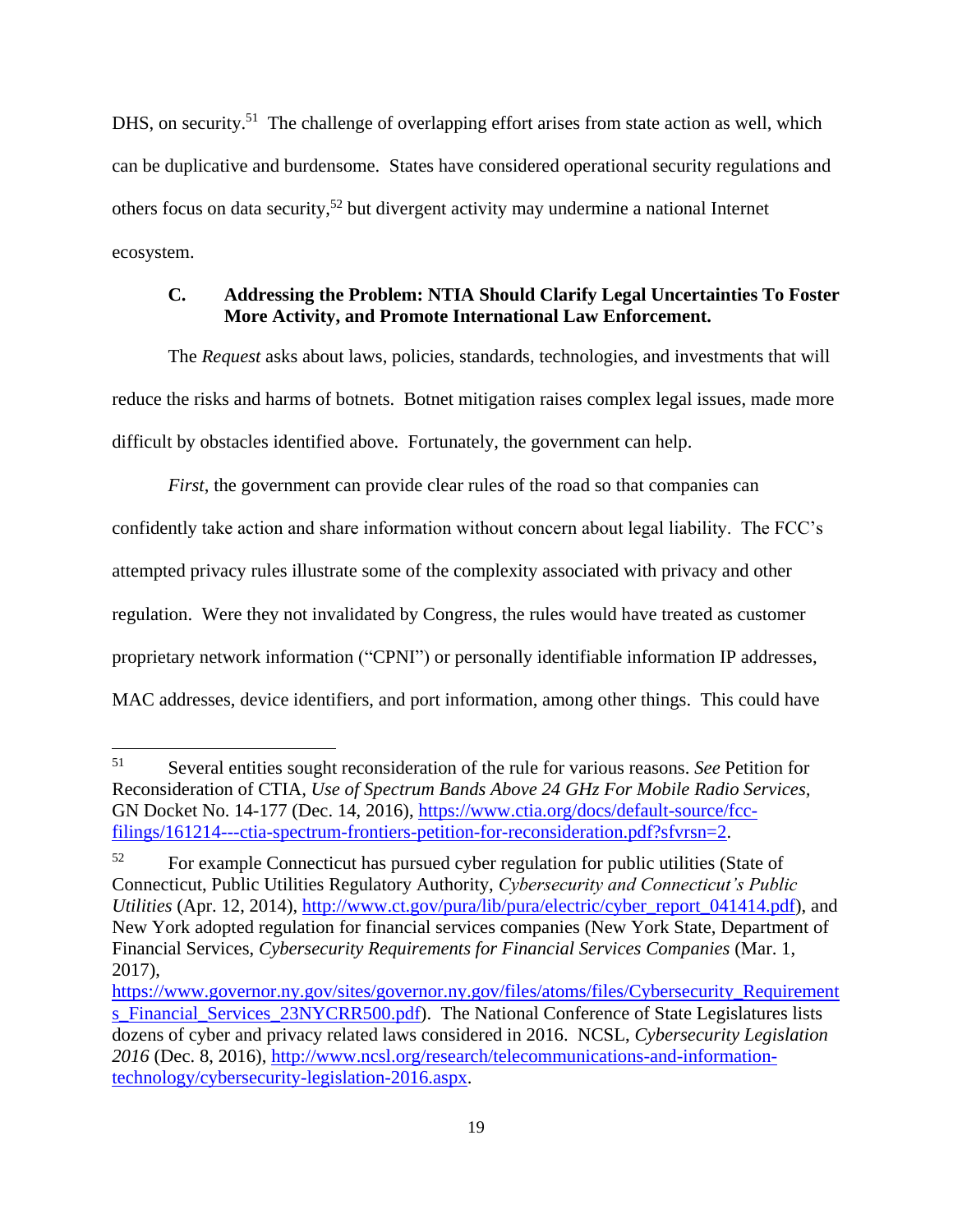had a chilling effect on efforts to exchange data for security purposes.<sup>53</sup> For example, DNS query data is valuable for detecting Internet abuse, including botnets and malware, but it has been suggested that a carrier's flexibility to use query data in this manner could run afoul of CPNI regulations. The FCC tried to clarify that its rules would not stand in the way of cybersecurity efforts, but its solution, focusing on reasonableness and reminding carriers to be careful of enforceable obligations, was vague and did not provide carriers with a high degree of comfort.<sup>54</sup> This would have preserved uncertainty. Likewise, the FCC has taken steps to make clear on robocalling abatement efforts that action to prevent fraud is not unlawful.<sup>55</sup> These clarifications confirm that legal uncertainties accompany information-sharing. The government should remove such uncertainties by clarifying legal obligations and creating safe harbors.

*Second*, NTIA should consider clear authorizations and immunity for action to mitigate attacks. Legal uncertainty can slow action as companies consider whether activity is consistent with various legal obligations. Options include clarifications of the Consumer Fraud and Abuse Act and federal restrictions on sharing CPNI.

[https://leginfo.legislature.ca.gov/faces/billTextClient.xhtml?bill\\_id=201720180AB375.](https://leginfo.legislature.ca.gov/faces/billTextClient.xhtml?bill_id=201720180AB375)

<sup>&</sup>lt;sup>53</sup> It is important to note that while the FCC rules were invalidated, several states have introduced similar legislation which could likewise pose cybersecurity risks. For example California Broadband Internet Privacy Act*,* A.B. 375 (Ca. 2017) (introduced Feb. 9, 2017) (pending), *available at*

<sup>54</sup> *See Protecting the Privacy of Customers of Broadband and Other Telecommunications Services*, Report and Order, FCC 16-148, WC Docket No. 16-106, ¶¶ 213-14 (Nov. 2, 2016) ("caution[ing] that carriers using or sharing customer PI pursuant to this section of the rules should remain vigilant about limiting such use and sharing to the purposes of protecting their networks and users, and complying with their data security requirements." And "carriers should not disclose more information than is reasonable to achieve this purpose, and should take reasonable steps to ensure that the parties with which they share information use this information only for the purposes for which it was disclosed.").

<sup>55</sup> *See Advanced Methods to Target and Eliminate Unlawful Robocalls,* Notice of Proposed Rulemaking and Notice of Inquiry*,* 32 FCC Rcd 230682 (Mar. 23, 2017) (proposing rules to facilitate voice service providers in blocking illegal robocalls).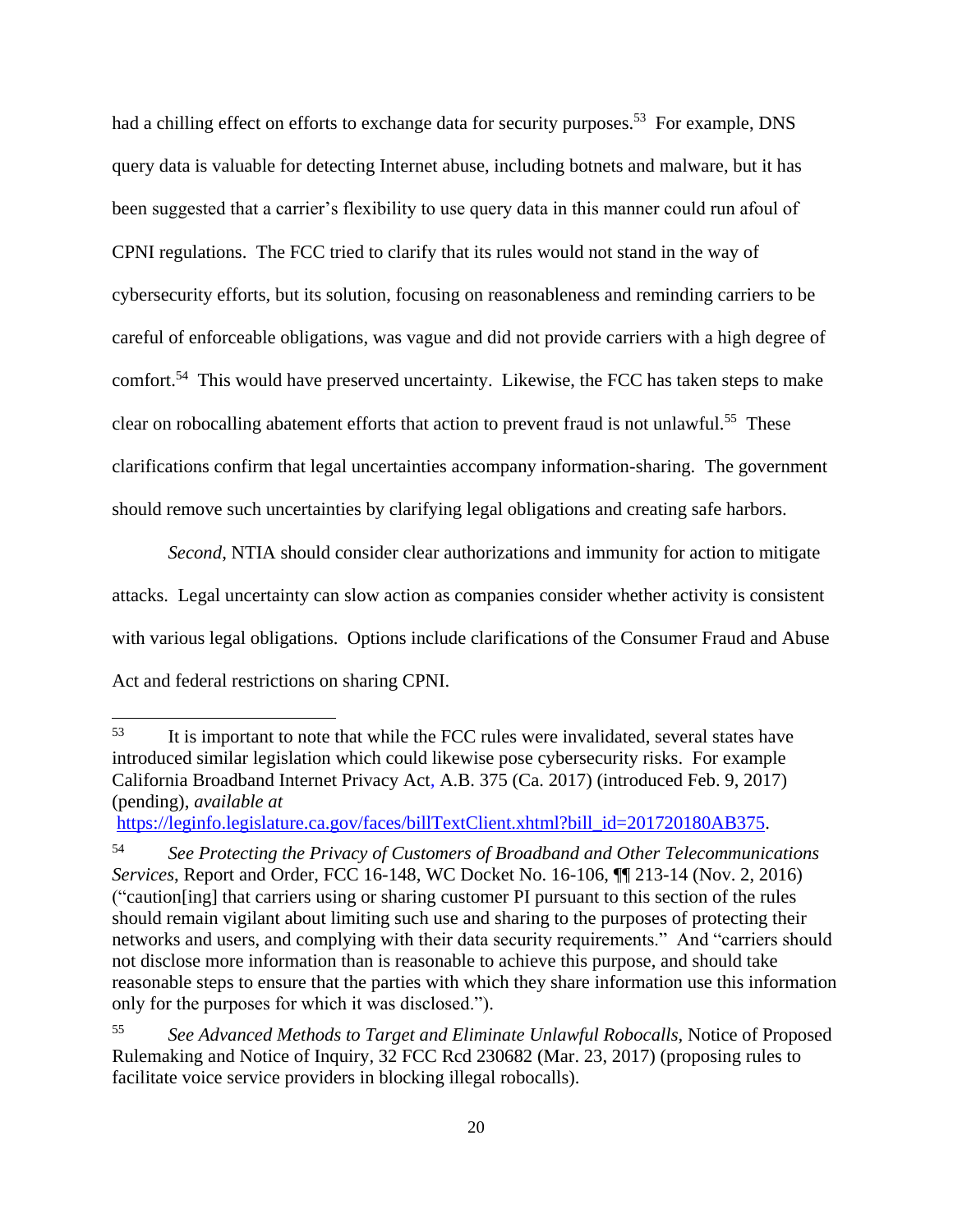*Finally*, the United States must not overlook those who cause harm by focusing too much on the very operators and manufacturers whose products and services are victimized by attacks. DDoS and other automated attacks do not "just happen." They are perpetrated by bad actors around the world. Global enforcement and legal consequences are vital, even if they cannot root out the problem entirely. NTIA should encourage the President to ensure that DOJ and the Department of State continue and expand on recent botnet take-downs.

# <span id="page-22-0"></span>**D. Governance and Collaboration: NTIA Should Foster Wider Participation in U.S. Digital Strategy and Champion U.S. Leadership in International Standards.**

NTIA asks about stakeholder roles in developing policies and standards. Mitigating botnets is a responsibility shared by government, network operators, manufacturers, software vendors, online service providers, the technical community, and end users. Endpoint protection will be critical, so it is important to bring manufacturers to the table. NTIA also can help ensure that agencies like NIST are responsive to industry needs. And NTIA should emphasize international leadership to preserve open markets and transparent standards processes.

*First*, NTIA should focus on expanding stakeholder engagement to include more of the entities who are central to endpoint protection: manufacturers and others in the device supply chain. Work is underway in several important non-regulatory settings, such as at DHS in the NCC, NCCIC, and Comm-ISAC, and the FCC's CSRIC, focused on the communications sector. NTIA should consider how to engage additional manufacturers and providers whose products are linked to Internet security.

*Second*, the government can better leverage NIST activities on standards and best practices for Internet and mobile security. Following the successful *Cybersecurity Framework*, NIST and its National Cybersecurity Center of Excellence ("NCCoE") have taken on increasing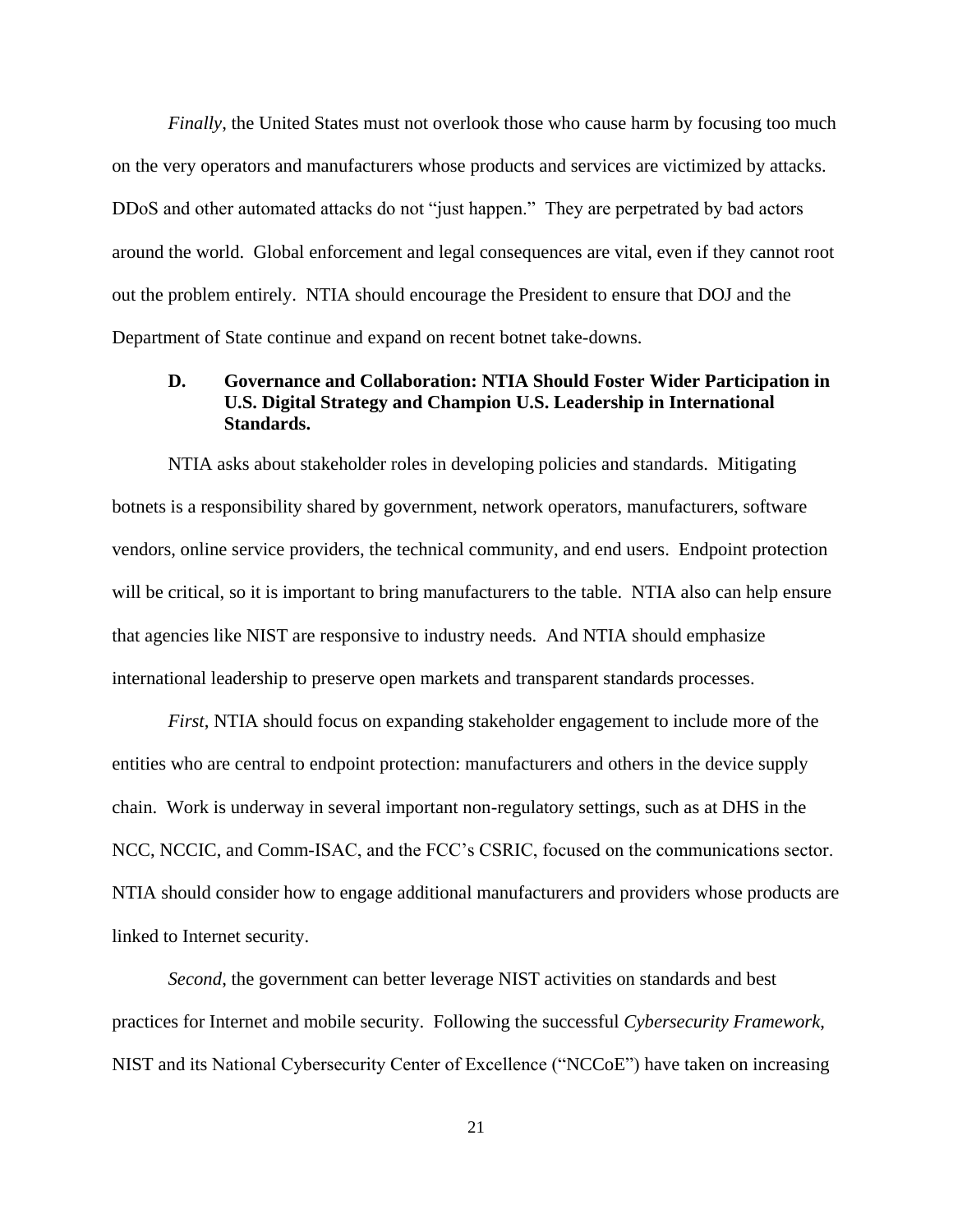activities affecting the private sector. This expansion of their mission should be closely coordinated with industry, as NIST work helps inform U.S. and global policy and standards. Some global standards work, as noted below, could benefit from more U.S. leadership. Thus, the government may want to include the private sector more in setting NIST and NCCoE priorities, to ensure that work on botnets or other distributed attacks<sup>56</sup> reflects the needs of U.S. industry and its expertise. This will ensure that NIST's work can best contribute to international discussions about responses to botnets and other automated, distributed attacks.

*Third*, as explained below, the United States should be active in global work on botnets, because the challenge cannot be met in the United States alone. Some of the greatest challenges to addressing DDoS attacks come from different domestic and foreign policy approaches, which require international cooperation. Likewise, cyberthreats are not U.S.-specific, and some solutions depend on ubiquitous deployment by the global ecosystem. For example, DNSSEC and BGP approaches can depend upon actions outside of operator control to be effective. Ubiquitous deployment of many security solutions can only be achieved through global consensus, not domestic regulation or post-hoc accountability efforts. As explained below, the United States should take a leading role in the various international standards and other bodies.

## <span id="page-23-0"></span>**E. Role of Government: The Government Should Improve Its Own Cyber Hygiene and Only Act Where Necessary To Fill a Gap in Market Activity.**

NTIA asks about roles for the federal government. Government can support strategic solutions that combine the resources of government and industry. It should (1) take efforts to

<sup>56</sup> <sup>56</sup> NIST has looked at botnets in the past. *See, e.g.,* NIST, *Technical Aspects of Botnets Workshop* (May 2012), [https://www.nist.gov/news-events/events/2012/05/technical-aspects](https://www.nist.gov/news-events/events/2012/05/technical-aspects-botnets-workshop)[botnets-workshop;](https://www.nist.gov/news-events/events/2012/05/technical-aspects-botnets-workshop) NIST, *Guide to Malware Incident Prevention and Handling for Desktops and Laptops,* Special Publication 800-83 Revision 1 (July 2013), [http://nvlpubs.nist.gov/nistpubs/SpecialPublications/NIST.SP.800-83r1.pdf.](http://nvlpubs.nist.gov/nistpubs/SpecialPublications/NIST.SP.800-83r1.pdf)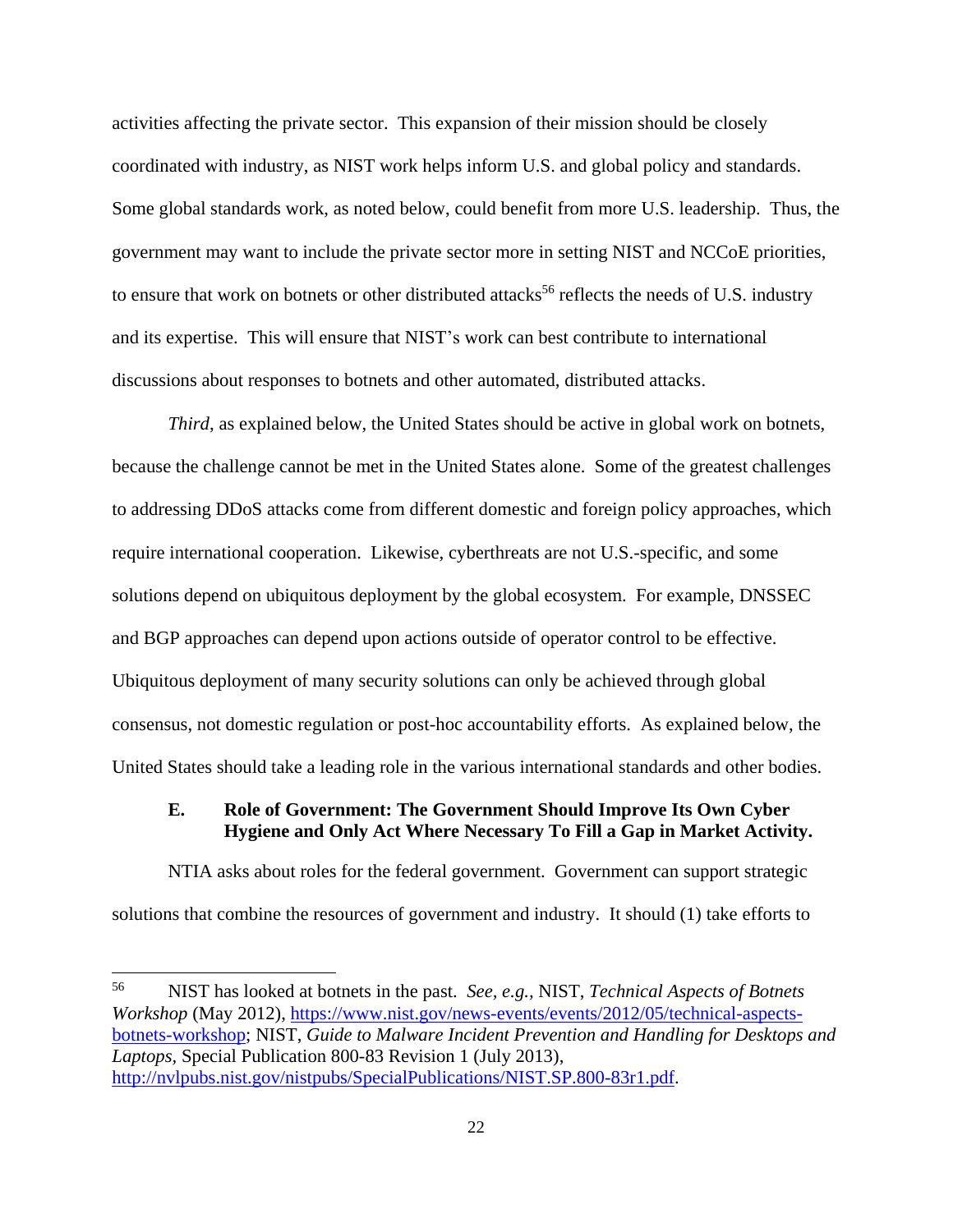ensure proper cyber hygiene is being practiced throughout the federal government, (2) avoid regulation and remain a convener of stakeholders; and (3) focus action where private sector abilities are limited, such as on workforce, law enforcement, and resolving regulatory uncertainty.

NTIA should advise the President that it is critical for government agencies to focus on cybersecurity as they modernize federal systems. Federal data breaches still are commonplace and federal mobile management requires immediate attention. There are things the federal government can do *right now* to improve, particularly given uncoordinated security practices and reported lax behavior by end users.<sup>57</sup> Unfortunately, government action is sometimes poorly prioritized. For example, some agencies are looking at using "bug bounty" programs, which invite hackers to seek out vulnerabilities, before agencies have a solid grip on basic cyber hygiene or use of enterprise mobile management.

With respect to the private sector, government should remain a convener and avoid regulation. NIST's *Cybersecurity Framework* effort is well-known, but NTIA likewise plays an important role because it, too, is non-regulatory.<sup>58</sup> Other agencies are good conveners, including DHS. These efforts should be protected and strengthened. Most fundamentally, the government, should focus on that which the market cannot do effectively on its own:

• The government should promote workforce development, which is critical to our digital future. Cisco puts the number of unfilled cybersecurity jobs globally at 1

<sup>57</sup> *See* Lookout, *State of Federal BYOD Report* at 3 (Aug. 2015) (nearly 40% of government employees ignore policies prohibiting mobile device use, putting sensitive data at risk, and 7% of government users report bringing jailbroken phones to work).

<sup>58</sup> For example, NTIA convened a multistakeholder process on security upgradability for the IoT (NTIA, Public Notice of open meeting (Sept. 19, 2016), [https://www.ntia.doc.gov/files/ntia/publications/2016-22459.pdf\)](https://www.ntia.doc.gov/files/ntia/publications/2016-22459.pdf) among others on technology policy.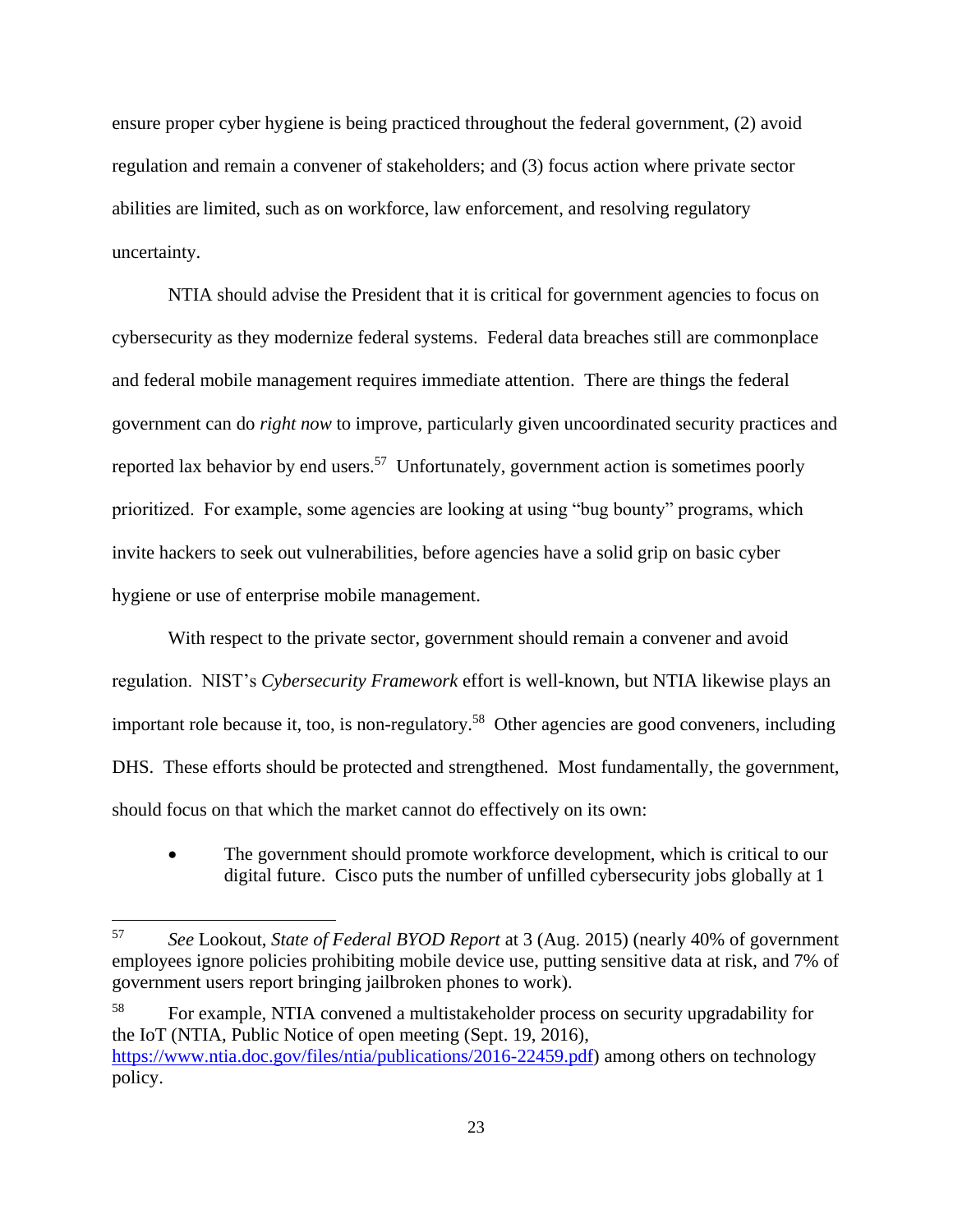million.<sup>59</sup> CSRIC V addressed cyber workforce.<sup>60</sup> NIST's effort on workforce under the President's Executive Order $61$  will be important, as the government can shape national policy with grants, tax incentives, and skilled immigration, as well as higher education policy.

- The government should prosecute cybercrime aggressively, working with international partners to build and drive international norms. The government is uniquely positioned to investigate cybercriminals, collect foreign intelligence on cyberthreats, and protect companies that share information with the government.
- The government should harmonize federal activity in a non-regulatory posture. Agencies have varied interests in cybersecurity, and uncoordinated state and federal efforts create uncertainty. NTIA should lead efforts to simplify processes, avoid duplication, and curtail multiple frameworks.

As NTIA advises the President on the role of government, it should note that private

innovation has been key to meeting social and technology challenges. Government should continue to play a supportive role.

# <span id="page-25-0"></span>**F. International: The Global Nature of the Internet and Digital Supply Chain Make Global Coordination and U.S. Leadership Imperative.**

NTIA asks how the global nature of the Internet should affect its approach. Cyber threats

do not recognize borders. There are vast differences in law and policy across countries, and the

global digital supply chain means no amount of security in U.S. devices and networks can fully

address the threat. The global botnet risk is best countered by international cooperation and U.S.

leadership in the development of consensus, open standards for Internet and mobile security.

<sup>59</sup> Cisco, *Mitigating the Cybersecurity Skills Shortage: Top Insights and Action from Cisco Security Advisory Services*, at 2 (2015),

[http://www.cisco.com/c/dam/en/us/products/collateral/security/cybersecurity-talent.pdf.](http://www.cisco.com/c/dam/en/us/products/collateral/security/cybersecurity-talent.pdf)

<sup>60</sup> CSRIC V, *Cybersecurity Workforce Development Best Practices Recommendations*, Final Report, WG 7 (Mar. 2017), [https://www.fcc.gov/files/csric5-wg7-finalreport031517pdf.](https://www.fcc.gov/files/csric5-wg7-finalreport031517pdf)

<sup>61</sup> *See* Press Release, NIST Seeks Comments on Growing, Sustaining the Nation's Cybersecurity Workforce (July 10, 2017), [https://www.nist.gov/news-events/news/2017/07/nist](https://www.nist.gov/news-events/news/2017/07/nist-seeks-comments-growing-sustaining-nations-cybersecurity-workforce)[seeks-comments-growing-sustaining-nations-cybersecurity-workforce.](https://www.nist.gov/news-events/news/2017/07/nist-seeks-comments-growing-sustaining-nations-cybersecurity-workforce)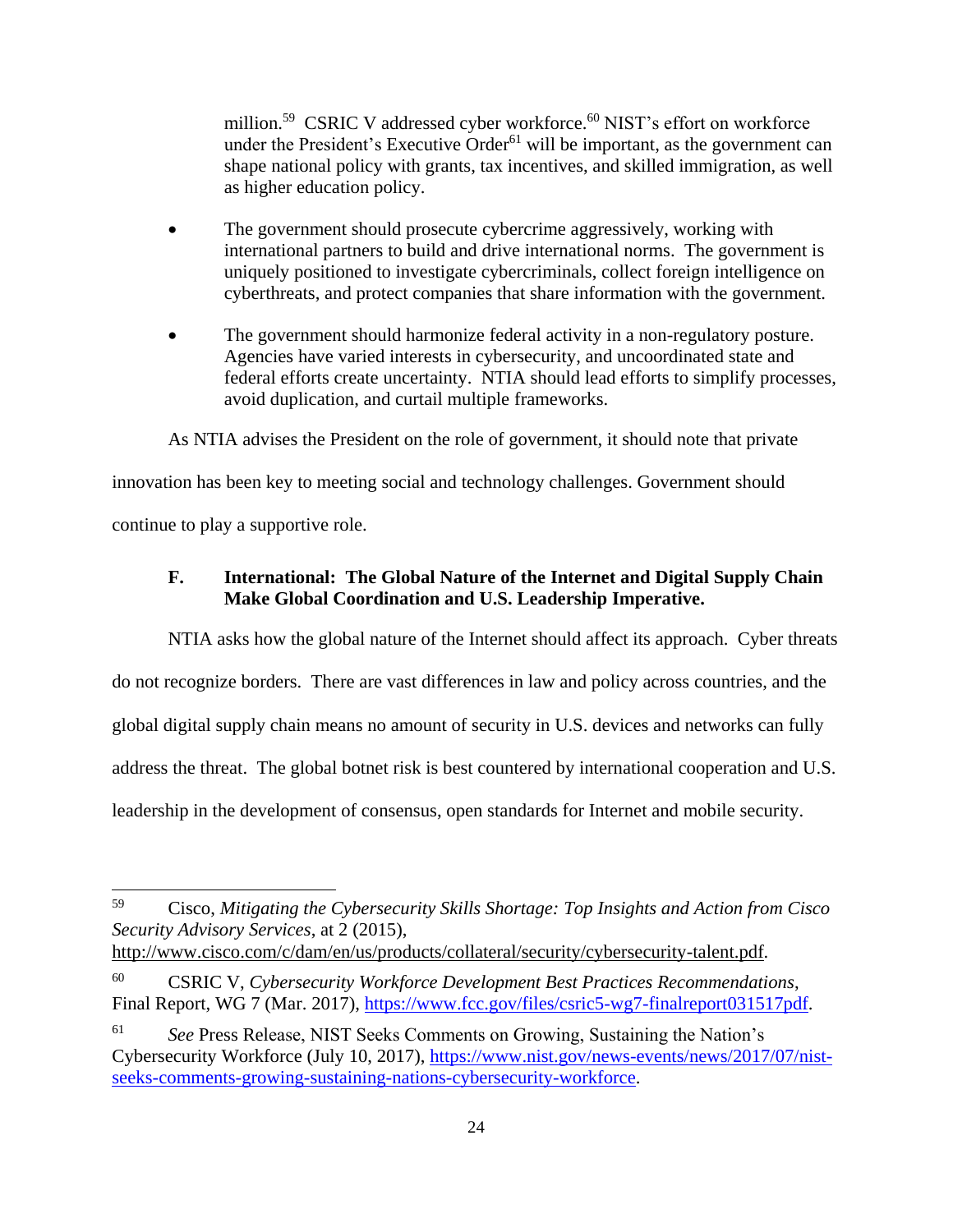NIST should continue to conduct outreach internationally for its *Cybersecurity Framework*, which is scalable across borders. Widespread adoption will create a common language and facilitate collaboration.

NTIA should reinvigorate U.S. global leadership by intensifying efforts to promote international norms consistent with U.S. approaches. One of the most important roles for the U.S. government is to lead on the global stage, through international networks of law enforcement, diplomatic engagement, and active participation in standards work across the world. This includes harmonizing laws to facilitate cooperation, promoting stiff penalties for trafficking in malware and botnets, discouraging regulation that may limit interoperability and competition, and championing standards development in voluntary, open, and consensus-based bodies.<sup>62</sup> On this last point, CTIA wishes to make a specific request of NTIA and the Administration: at a time of global competition for leadership of the world's Internet and mobile future, the United States must be a strong voice at the table. Other countries and their companies are actively participating, sending large delegations of company and government representatives whose presence shapes outcomes.<sup>63</sup> Some are adopting prescriptive cybersecurity regimes that aim to help their national and regional economies. The U.S. private sector cannot shoulder alone the burden of advocating U.S. interests in governing bodies for communications network standards, Internet governance, and the like. The President should make a strong commitment to

 $62$  U.S. standards divorced from the global effort will not drive meaningful change. NTIA should ensure that the United States is engaged internationally so that the United States does not become isolated from global standards development and product development.

<sup>63</sup> *See, e.g.*, L. Lucas, *Huawei aims to help set 5G standards,* Financial Times (Nov. 29, 2016)<https://www.ft.com/content/f84f968c-b45c-11e6-961e-a1acd97f622d> (describing Huawei success in shaping 5G standards, and work by "European governments" who also have "jumped on the 5G bandwagon").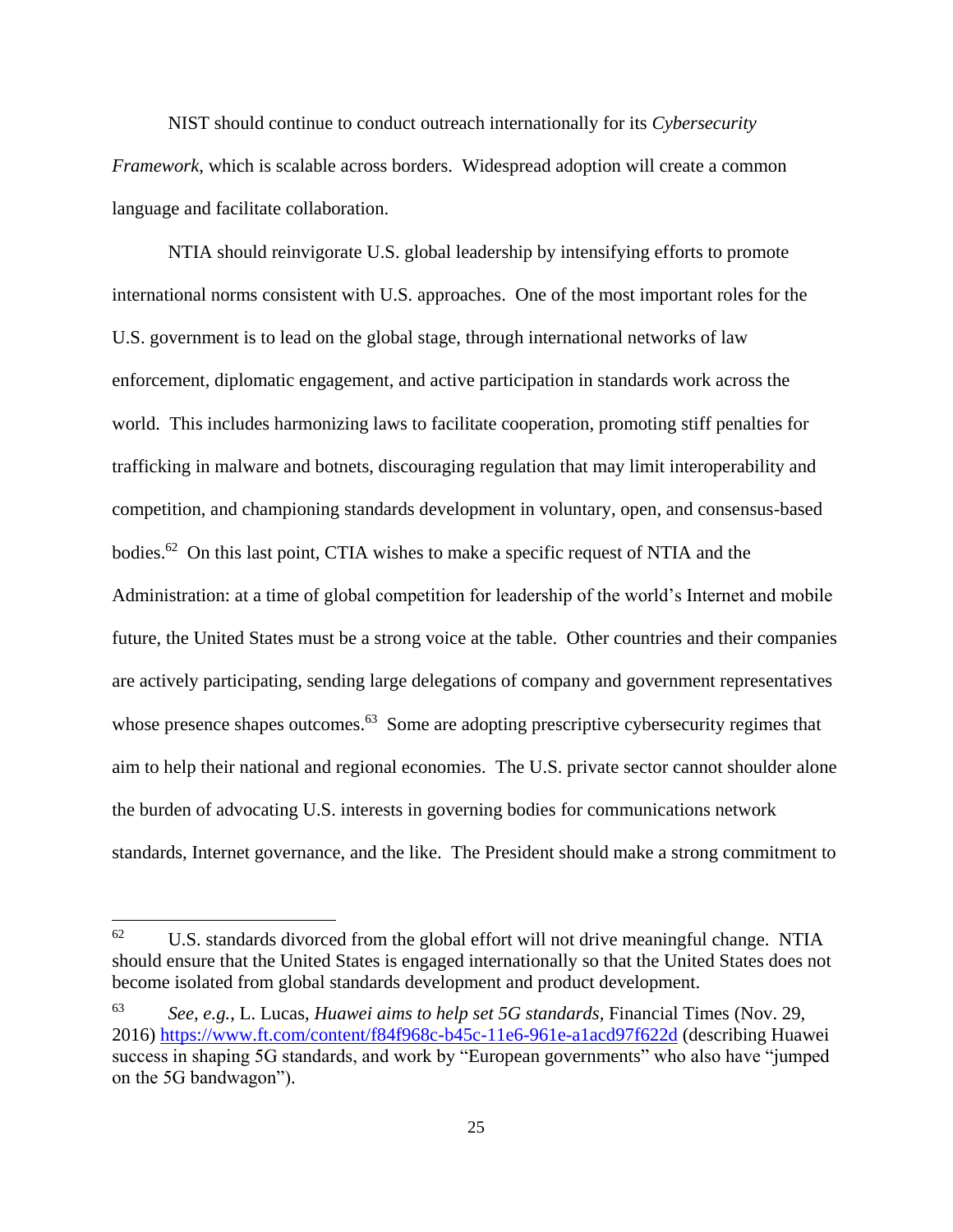international engagement on technical standards and international cybersecurity practices, and coordinate the work of the Departments of State and Commerce to that end.

# <span id="page-27-0"></span>**G. Users: NTIA Should Think Big in Educating Consumers and Enterprise Users About Their Role in Our Digital Future.**

Finally, NTIA asks how to empower users and decision makers. We are on the cusp of a sea change of connectivity; end users will need to be responsible digital citizens. Many attacks still use social engineering and other "low-tech" methods, meaning that user behavior can have direct effects on system security. This is particularly true in enterprises, like the government, where compromise of a single user can have grievous consequences for the organization.<sup>64</sup> As in other public campaigns—to prevent forest fires, reduce smoking, or increase seatbelt use government and industry can help prepare citizens for a world in which their choices affect others.

This can work. The private sector invests resources to educate consumers and it pays off. A recent CTIA-commissioned Harris Poll demonstrates that consumers are adopting advanced security following industry work to raise awareness. Sixty-nine percent of wireless consumers were using PINs/passwords on their smartphones in 2016, up thirteen percent from 2015 and up thirty-eight percent from the first survey in  $2012$ .<sup>65</sup> Seventy-seven percent of wireless consumers report that they run software updates every or almost every time they are offered.<sup>66</sup>

<sup>&</sup>lt;sup>64</sup> As noted above, one study showed that nearly 40% of government employees ignore mobile device policies and 7% of government users report bringing jailbroken phones to work. *See* Lookout, *State of Federal BYOD Report* at 3.

<sup>65</sup> *See Smartphone users are becoming more aware of security features*, Business Insider (Aug.3, 2016, 8:30 PM), http://static3.businessinsider.com/smartphone-users-are-becomingmore-aware-of-security-features-2016-8.

<sup>66</sup> *See* CTIA, *Protecting America's Wireless Networks* (Apr. 2017), [https://www.ctia.org/docs/default-source/default-document-library/protecting-americas-wireless](https://www.ctia.org/docs/default-source/default-document-library/protecting-americas-wireless-networks.pdf)[networks.pdf.](https://www.ctia.org/docs/default-source/default-document-library/protecting-americas-wireless-networks.pdf)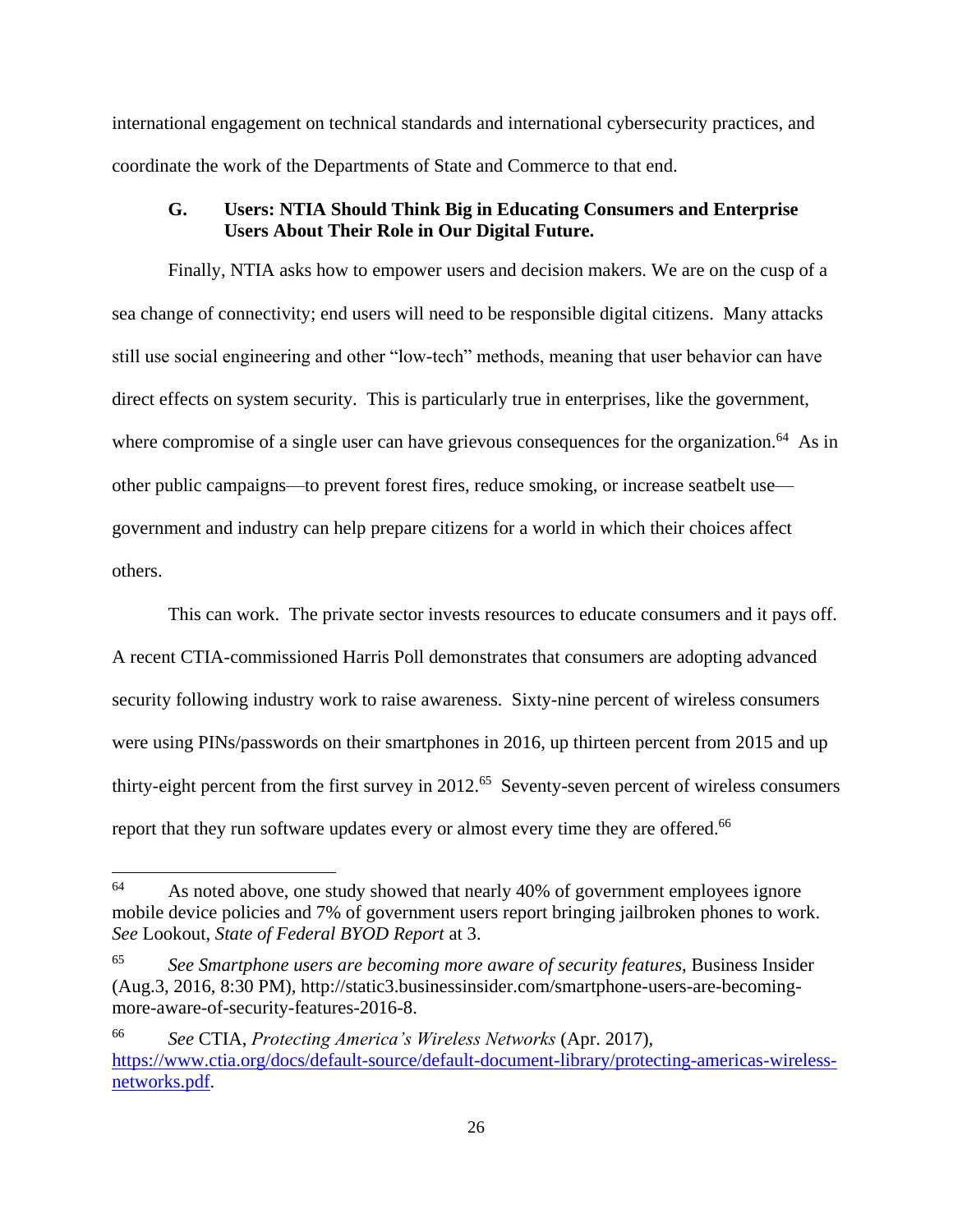The government should consider an aggressive, national effort to raise awareness.

Federal and state agencies offer cyber tips, including the FBI $^{67}$ , FTC,  $^{68}$  FCC,  $^{69}$  and DHS.<sup>70</sup> While some are common sense, other pointers are sophisticated, like FBI advice that connected toy purchasers should "[r]esearch where user data is stored – with the company, third party services, or both – and whether any publicly available reporting exists on their reputation and posture for cyber security."<sup>71</sup> Advice like this can get lost in a cacophony of messages, and it is unclear how consumers are to receive and act on it. Government should resist the urge to mandate uniform disclosures which may foster a false sense of security or fail to keep pace.

<sup>68</sup> The FTC offers consumer tips as well as industry guidance: FTC, *Careful Connections: Building Security in the Internet of Things* (Jan. 2015), [https://www.ftc.gov/system/files/documents/plain-language/pdf0199-carefulconnections](https://www.ftc.gov/system/files/documents/plain-language/pdf0199-carefulconnections-buildingsecurityinternetofthings.pdf)[buildingsecurityinternetofthings.pdf;](https://www.ftc.gov/system/files/documents/plain-language/pdf0199-carefulconnections-buildingsecurityinternetofthings.pdf) FTC, Consumer Information, *Using IP Cameras Safely* (Aug. 2013), [https://www.consumer.ftc.gov/articles/0382-using-ip-cameras-safely;](https://www.consumer.ftc.gov/articles/0382-using-ip-cameras-safely) FTC, Consumer Information, *Understanding Mobile Apps* (Feb. 2017), [https://www.consumer.ftc.gov/articles/0018-understanding-mobile-apps;](https://www.consumer.ftc.gov/articles/0018-understanding-mobile-apps) FTC, Consumer Information, *Securing Your Wireless Network* (Sept. 2015), [https://www.consumer.ftc.gov/articles/0013-securing-your-wireless-network;](https://www.consumer.ftc.gov/articles/0013-securing-your-wireless-network) Whitney Merrill, *Advanced password tips and tricks*, FTC, Consumer Information Blog (July 30, 2015),

<sup>71</sup> Press Release I-071717-PSA, FBI.

<sup>67</sup> Press Release I-071717-PSA, FBI, *Consumer Notice: Internet-Connected Toys Could Present Privacy and Contact Concerns for Children* (July 17, 2017), [https://www.ic3.gov/media/2017/170717.aspx;](https://www.ic3.gov/media/2017/170717.aspx) Staff, *FBI Issues Warning on IoT Toy Security*, DarkReading (July 17, 2017), [http://www.darkreading.com/cloud/fbi-issues-warning-on-iot-toy](http://www.darkreading.com/cloud/fbi-issues-warning-on-iot-toy-security/d/d-id/1329373)[security/d/d-id/1329373.](http://www.darkreading.com/cloud/fbi-issues-warning-on-iot-toy-security/d/d-id/1329373)

<https://www.consumer.ftc.gov/blog/advanced-password-tips-and-tricks> (password guidance).

<sup>69</sup> FCC, *Wireless Connections and Bluetooth Security Tips* (Oct. 25, 2016), <https://www.fcc.gov/consumers/guides/how-protect-yourself-online> (wireless and bluetooth security tips); FCC, Cybersecurity Tips for International Travelers (Nov. 2, 2016), <https://www.fcc.gov/consumers/guides/cybersecurity-tips-international-travelers> (cyber tips for international travelers).

<sup>70</sup> DHS, US-CERT, *Tips*,<https://www.us-cert.gov/ncas/tips> (Tips describe and offer advice about common security issues for non-technical computer users, on issues like rootkits, botnets, DOS attacks and many other topics); DHS, US-CERT, *Security Tip (ST04-002) Choosing and Protecting Passwords* (Oct. 1, 2016),<https://www.us-cert.gov/ncas/tips/ST04-002> (password tips).